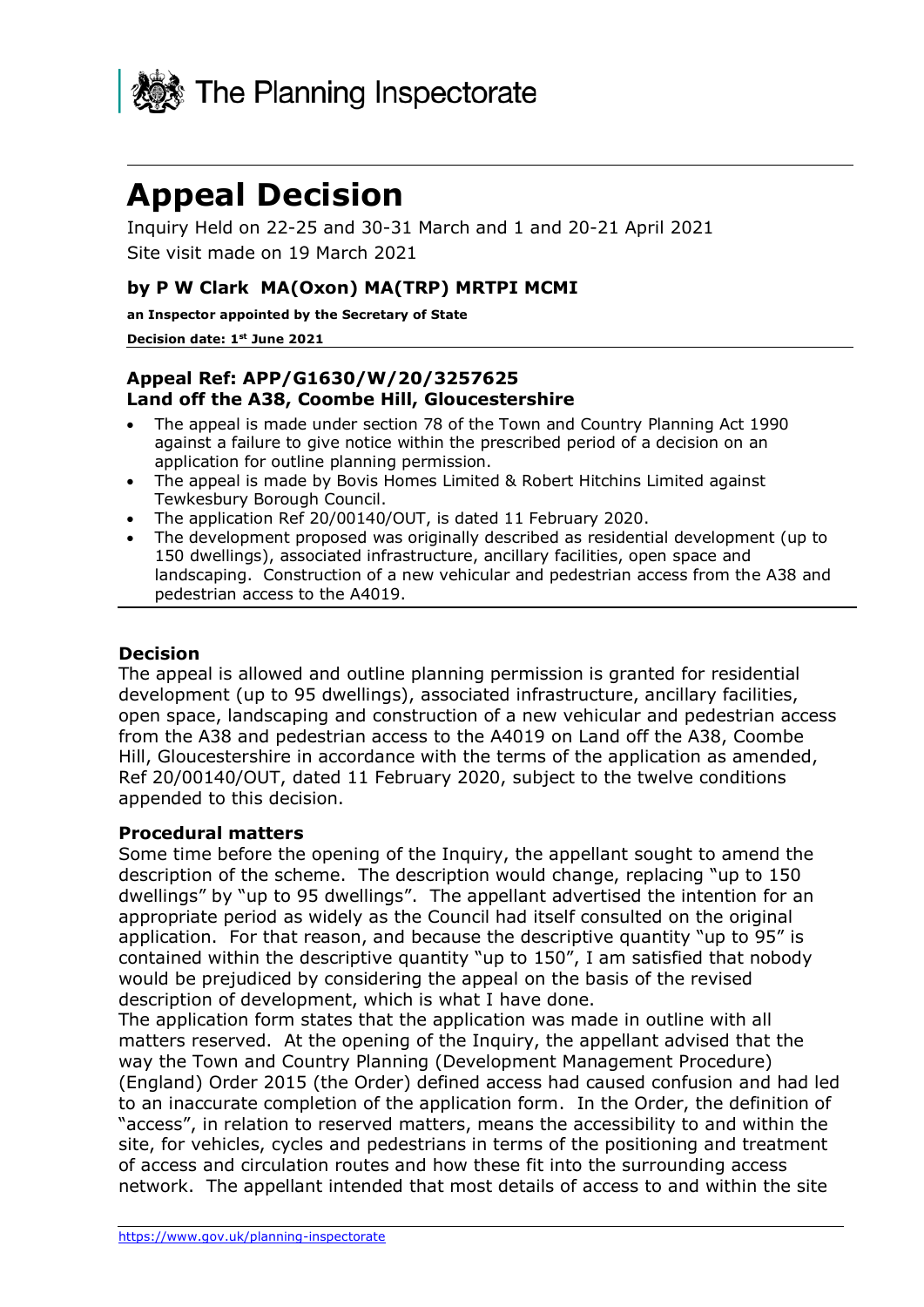should remain as reserved matters but, as part of the submitted Transport Assessment, had included a detailed drawing of one pedestrian and vehicular access from the A38 into the site and had intended that that access should be given detailed consideration at this stage.

The Borough Council had not understood that to be the intention of the appellant but acknowledged that, had it correctly inferred the appellant's intention, it would have relied on the advice of the highway authority in coming to a conclusion on the acceptability of the details. The highway authority, which had been consulted by the Borough Council on the application, acknowledged that it had treated the application as though detailed consideration was to be given to the access in question and had given that detailed consideration and advised that the access would be acceptable. From third party comments on file, it appears that members of the public had also considered the application to be made in the way understood by the highway authority and intended by the appellant and have commented accordingly. I therefore take the view that nobody would be prejudiced if I now do the same.

No request for an EIA screening opinion was made, nor was any given. Instead the appellant elected to submit an Environmental Statement following a Scoping Opinion sought and issued. The Environmental Statement includes two parameter plans (subsequently amended in accordance with the revised description of development) covering Land Use, Access and Movement and Building Heights. In accordance with decisions of the courts1 these parameter plans must be applied by condition, if permission is granted, so as to establish an envelope within which the detailed design and discharge of reserved matters can proceed, irrespective of whether or not they would be otherwise required to make the development acceptable (condition 4).

The appeal has therefore been considered as an application made in outline with all matters reserved except for details of one access onto the A38. Other details of access, appearance, landscaping, layout and scale remain to be considered at a later date (condition 1).

An informal, unaccompanied site visit was made before the Inquiry opened. By agreement at the Inquiry, no further accompanied visit was made.

## **Main Issues**

At the time the appeal was made, seven issues could be identified;

- Whether the appeal site would be an appropriate location for new residential development of the scale proposed.
- The effect of the quantity of development proposed on the character and appearance of the area.
- The effects of the proposal on the Coombe Hill Canal SSSI and the Severn Estuary SPA (including the adequacy of on-site mitigation and ecological enhancements).
- The effects of the proposal on flooding on and off the site.
- The effects of the proposal on the supply of market and affordable housing.
- The effects of the proposal on the demand for, and provision of, Schools.

<sup>&</sup>lt;sup>1</sup> R v Rochdale MBC ex parte Tew and Others [1999] 3 PLR 74 and R v Rochdale MBC ex parte Milne [2000] EHWC 650 (Admin)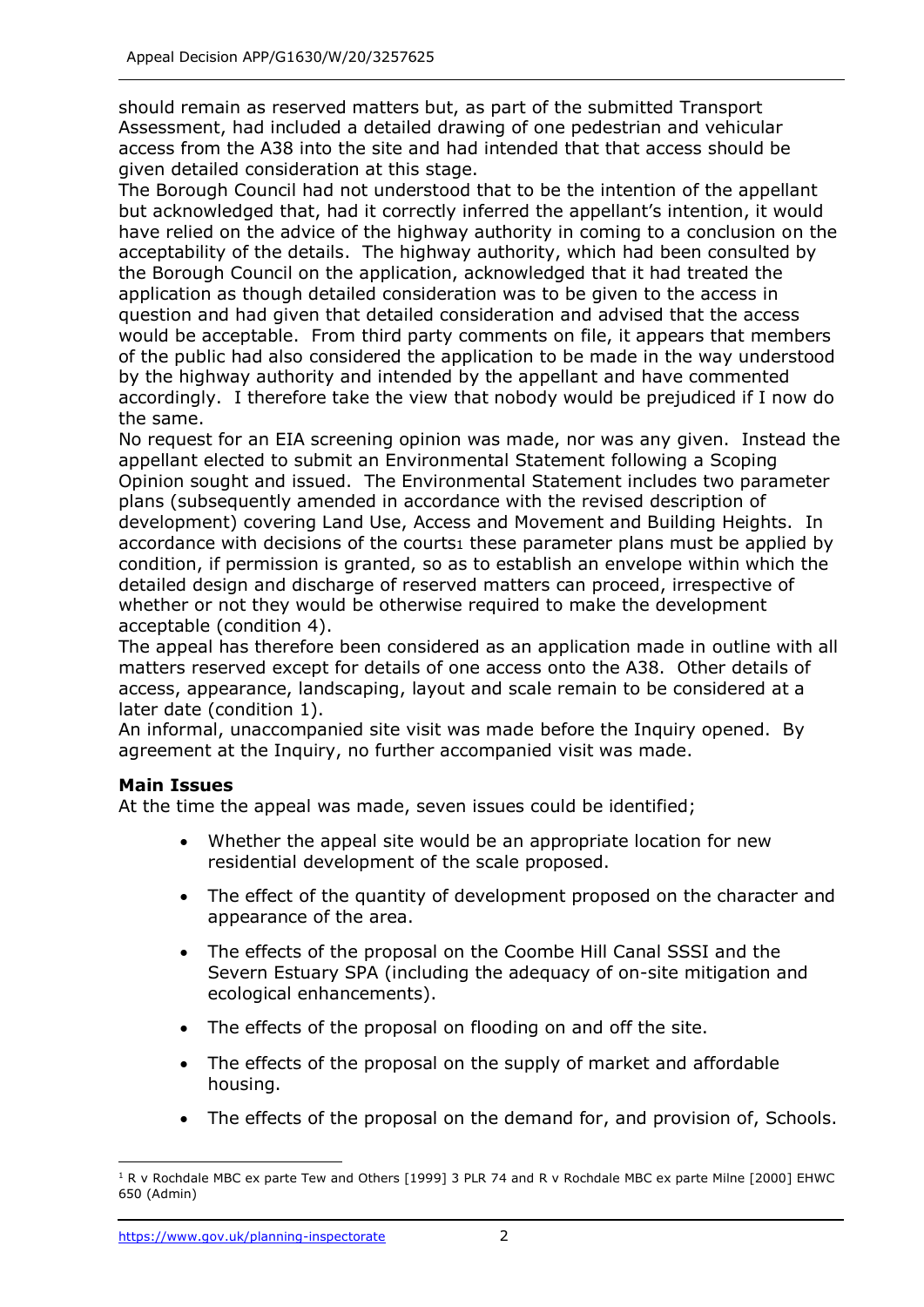• The effects of the proposal on the demand for, and supply of, open space, outdoor recreation, sports and community facilities.

An eighth matter, viability, was identified as a possible issue consequent on the sixth and seventh issues but, in the event, was a matter of little dispute at the Inquiry.

By the time the Inquiry had opened, agreement had been reached on the fourth issue (the effects of the proposal on flooding on and off the site) and a believed betterment of the existing position at the site is provided for within a submitted Unilateral Undertaking. A degree of agreement had also been reached on the provision of affordable housing, enshrined in a Unilateral Undertaking and so debate on the fifth issue during the Inquiry concentrated on the degree to which the Council fell short of a five-year housing land supply.

Two planning obligations by way of Unilateral Undertakings were submitted during consideration of the appeal. Regulation 122(2) of the Community Infrastructure Regulations (CIL) sets out three tests with which planning obligations must comply. Subject to my certifying compliance with the CIL regulations, the undertakings would provide the County Council with index-linked financial contributions of;

- £32,000 to enlarge the culvert under the A4019 road,
- £18,620 for library facilities in Tewkesbury,
- £107,050 for pre-school facilities,
- £397,980 for primary school provision,
- £224,069 for secondary school provision,
- £38,657 for sixth form provision and
- for the authority's technical charges and monitoring fees.

The undertakings would provide the Borough Council with;

- 40% of the number of dwellings as affordable housing, split 60:40 between affordable renting and shared ownership,
- £73 per dwelling for the provision of recycling and waste bins,
- arrangements for the maintenance of public open space,
- £100,000 for the benefit of the Gloucestershire Wildlife Trust's Coombe Hill Canal and Meadows Reserve,
- £4,750 for the preparation and distribution of Household Information Packs and
- £54 per dwelling for one year's membership of the Gloucestershire Wildlife Trust for each dwelling,

• together with the authority's technical charges and monitoring fees. Nevertheless, other than the provisions for dealing with flooding, the Unilateral Undertakings do not resolve any other issues which were the subject of dispute during the Inquiry. I report upon compliance with the CIL regulations as I consider each issue in turn.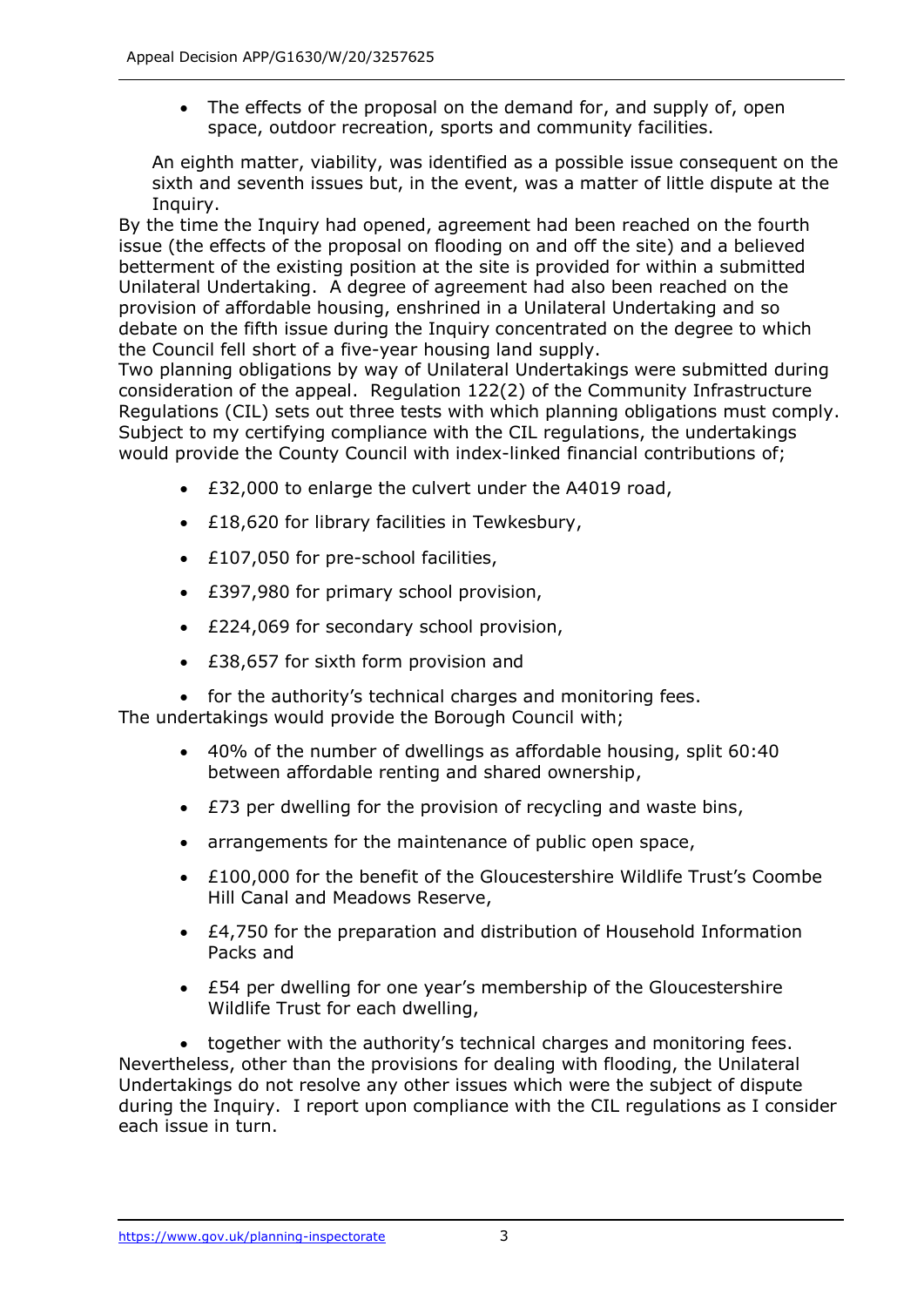#### **Reasons**

#### *Appropriate location*

At present, Coombe Hill is a tiny hamlet of about 50 dwellings (some say 42, others say more). Yet it benefits from surprisingly frequentz bus services in three directions to Gloucester, Cheltenham and Tewkesbury, all reached within about fifteen minutes. Within the hamlet is a public house and a petrol filling station with convenience store. A well-provisioned farm shop and café is on the northern edge of the hamlet. A little way outside the hamlet is the Knightsbridge Business Centre with further retail facilities amongst other employment uses.

Hardly surprising then that the Gloucester, Cheltenham and Tewkesbury Joint Core Strategy (JCS), adopted in December 2017, identified Coombe Hill as a Service Village in its Settlement hierarchy (table SP2c). Policy SP2, clauses (4) and (5), assert that at least 7,445 dwellings will be provided to meet the needs of Tewkesbury Borough through existing commitments, development at Tewkesbury Town itself and smaller-scale development at Rural Service Centres and Service Villages and that Service Villages will accommodate in the order of 880 new homes, to be allocated through the Tewkesbury Borough Plan and Neighbourhood Plans. According to JCS policy SP2 (6), policy SD10, referred to in the Borough Council's putative reasons for refusal, would apply in the remainder of the rural area but it does not say "only" so I deduce that JCS policy SD10 is also intended to apply within the Service Villages, as indeed, its internal content implies. The Housing Background Paper to the emerging Tewkesbury Borough Plan 2011 to 2031 disaggregated the 880 new homes to be provided between the twelve defined service villages to suggest an allocation of 22 dwellings at Coombe Hill. But, in addition to that "top down" approach, it also recommended that a "bottom up" process of considering the availability of sustainable sites at each settlement will also be a factor in determining a distribution of development. Two such sites were identified at Coombe Hill. One is a site on the west side of the A38, next to The Swan public house. That has since received planning permission for 25 dwellings and was under construction at the time of my site visit. The other is the appeal site.

The Housing Background Paper identified the capacity of the appeal site as between 50 and 80 dwellings. Paragraph 11.12 of the Housing Background Paper suggested that capacity be limited to 50 with significant opportunities for landscaping and open space. That recommendation was carried forward into the emerging Local Plan submitted for examination in May 2020 in which policy RES1 allocates site COO1 (the appeal site) for 50 dwellings.

But the policy includes a note to the effect that all site capacities are an approximation and that detailed design proposals may indicate that more or fewer dwellings can be accommodated on a site. Moreover, notwithstanding the provision of emerging policy COO1 that the density of development be relatively low, adopted policy SD10(6) requires residential development to seek to achieve the maximum density compatible with good design, the protection of heritage assets, local amenity, the character and quality of the local environment and the safety and convenience of the local and strategic road network.

There are several representations to the effect that the proposal would be disproportionate to the size and function of the existing village (a criterion in JCS policy SP2(5)) but it is clear from the Borough Council's Housing Background Paper and from emerging policy COO1 that the two sites being allocated in Coombe Hill are intended to create a new character for the settlement. Charming though the

<sup>&</sup>lt;sup>2</sup> Even when reduced during the pandemic occurring at the time of my site visit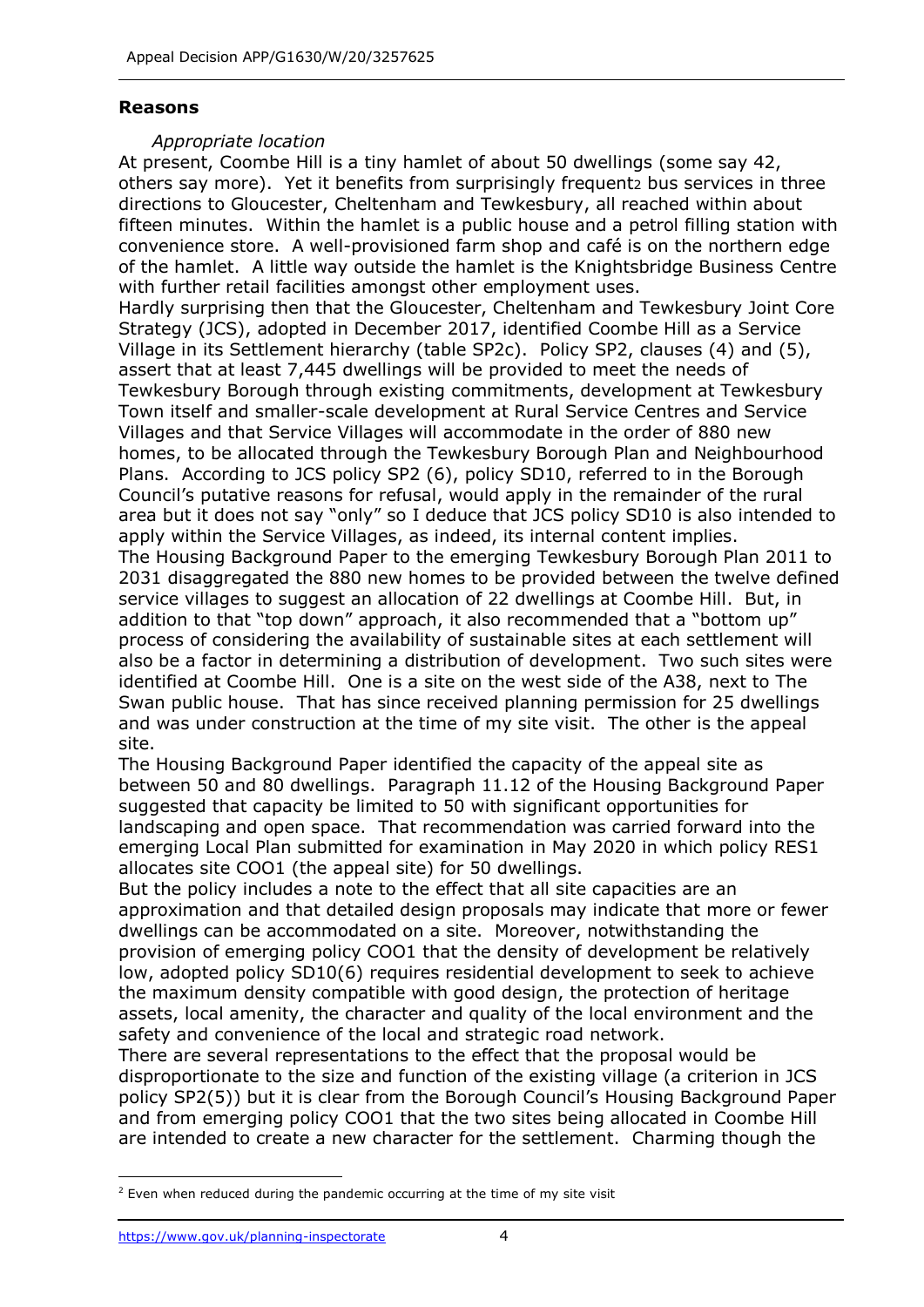hamlet is at present, I do not demur from the analysis of the Housing Background Paper that the village lacks a cohesive form and does not have a well-defined village character.

The aim of the settlement boundary (which would result from the two allocations) is to create a well-defined nucleated village and establish a sense of place, rather than exacerbating the already dispersed nature of the village. The combined figure of 75 additional dwellings proposed in the emerging plan would be transformative in the context of an existing settlement of about 50 dwellings. The addition of a further 45 dwellings would break no greater threshold of character change than transformative.

The Council has already resolved to grant planning permission for up to 40 dwellings on a small part of the site (described as Part Parcel 0120). In an e-mail of 19 March 2018 an officer of the Council, having discussed that earlier application with senior colleagues, invited a single application for the whole site in line with the Borough Plan (Housing Background Paper) consideration of 80 dwellings, so as to allow for a village focus and a sense of place which that previous scheme did not deliver. I concur with that view.

Nothing in the evidence before me suggests that the figure of 50 dwellings proposed in the emerging Local Plan is arrived at following a feasibility study or detailed analysis of the criteria itemised by JCS policy SD10(6). Rather, the evidence points to the selection of a nominal or even arbitrary figure to be given greater and more refined consideration in a pragmatic way during the consideration of a planning application.

During the consideration of this appeal, the emerging Leigh Neighbourhood Plan was passing through its regulation 14 consultation stage. Shortly after the conclusion of the Inquiry, it was approved for submission in accordance with regulation 15. Although the emerging NP is a material consideration, it remains at an early stage in the plan making process. No party sought to place any particular reliance on the emerging Neighbourhood Plan as part of its case in this appeal. In any event, the emerging Neighbourhood Plan anticipates that the site will be allocated for development through the emerging Tewkesbury Local Plan and so I have taken the latter plan into greater account in determining this appeal. The appellant concedes that there is a nominal conflict between the proposal and both JCS policies SP2 and SD10 because no adopted plan has ever been subsequently produced designating non-strategic sites for development in Tewkesbury. Nevertheless, I conclude that the appeal site would be an appropriate location for new residential development in accordance with JCS policy SP2 and that the scale should be determined pragmatically by a consideration of the criteria set out in that policy and in JCS policy SD10(6). These are largely covered by the other issues in this appeal, to which I now turn.

# *Character and appearance*

The Council's case, in relation to this issue, was more a criticism of the supporting Design and Access Statement (DAS), than of the development proposed. Because the proposal is for a number of dwellinghouses greater than ten, it is defined in the Town and Country Planning (Development Management Procedure)(England) Order 2015 (the DMPO) as a major development.

Article 9 of the DMPO requires an application for major development to be accompanied by a DAS. A DAS is intended;

• to explain the design principles and concepts that have been applied to the development,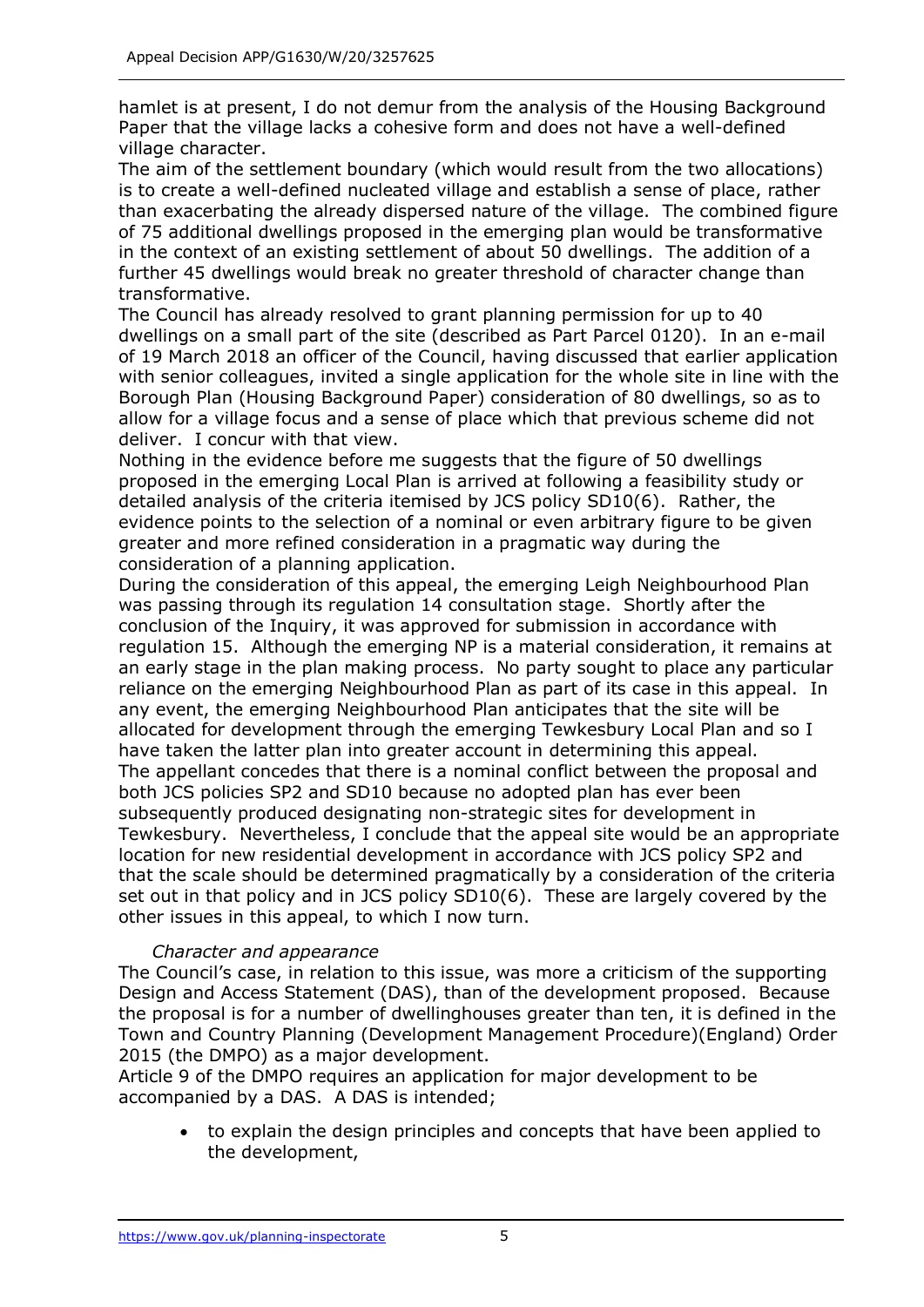- to demonstrate the steps taken to appraise the context of the development and how the design of the development takes that context into account,
- to explain the policy adopted as to access, and how policies relating to access in relevant local development documents have been taken into account,
- to state what, if any, consultation has been undertaken on issues relating to access to the development and what account has been taken of the outcome of any such consultation and
- to explain how any specific issues which might affect access to the development have been addressed.

The application was made in outline as a proposal in principle only. All matters, namely access (except for one pedestrian and vehicular access to the site), appearance, landscaping, layout and scale are reserved, to be submitted later, in the event that outline permission is granted. The Borough Council has powers, under Article 5(2) of the DMPO, to require details to be submitted of any reserved matter, if it considered that the application could not be determined without them. The Borough Council made no such requirement in the present case. The application was validated without details of any reserved matter other than for the main vehicular access.

The submitted DAS does not include a design code but there is no requirement in the DMPO, or in adopted JCS policy or emerging Local Plan policy that it should. JCS policy SD4 states that a masterplan and design brief may be required but clause (2) of the policy makes it clear that they are optional and the application was registered and validated without a design brief being required. Nor is the submitted DAS specific to a scheme for a fixed number of dwellings but that is hardly surprising as the number of dwellings is not fixed; as submitted the application was for any number up to 150 dwellings and as amended, it is for any number up to 95 dwellings. Neither of those points impair its validity. Not all outline applications have all matters reserved but, where a matter is reserved, a DAS can do little more in relation to that matter than explain the obvious, namely that the design principles and concepts to be applied to the development have yet to be formulated and will be explained at reserved matters stage. Nevertheless, the submitted DAS does in fact go further than that. A comparison with the requirements of the DMPO shows that an extensive section 2 in the DAS demonstrates the steps taken to appraise the context of the development and how the design of the development will take that context into account. In section 4 it sets out a series of Design Principles and Design Proposals, explaining at paragraphs 4.14, 4.19 and 4.20 the policy adopted as to access, at paragraphs 4.15 and 4.20 how policies relating to access in the government's Manual for Streets (rather than the JCS) have been taken into account and at paragraph 4.17, summarising the consultation which had taken place with the highway authority and its outcome. I therefore find that the DAS complies with the requirements of the DMPO.

Turning from an appraisal of the DAS to an appraisal of the development proposed; the emerging local plan policy COO1 sets requirements, compliance with most of which could only be demonstrated at reserved matters stage. The master plan which accompanies the appeal is illustrative only. Nevertheless, in the next three paragraphs, I consider its provisions in relation to the requirements of emerging policy COO1.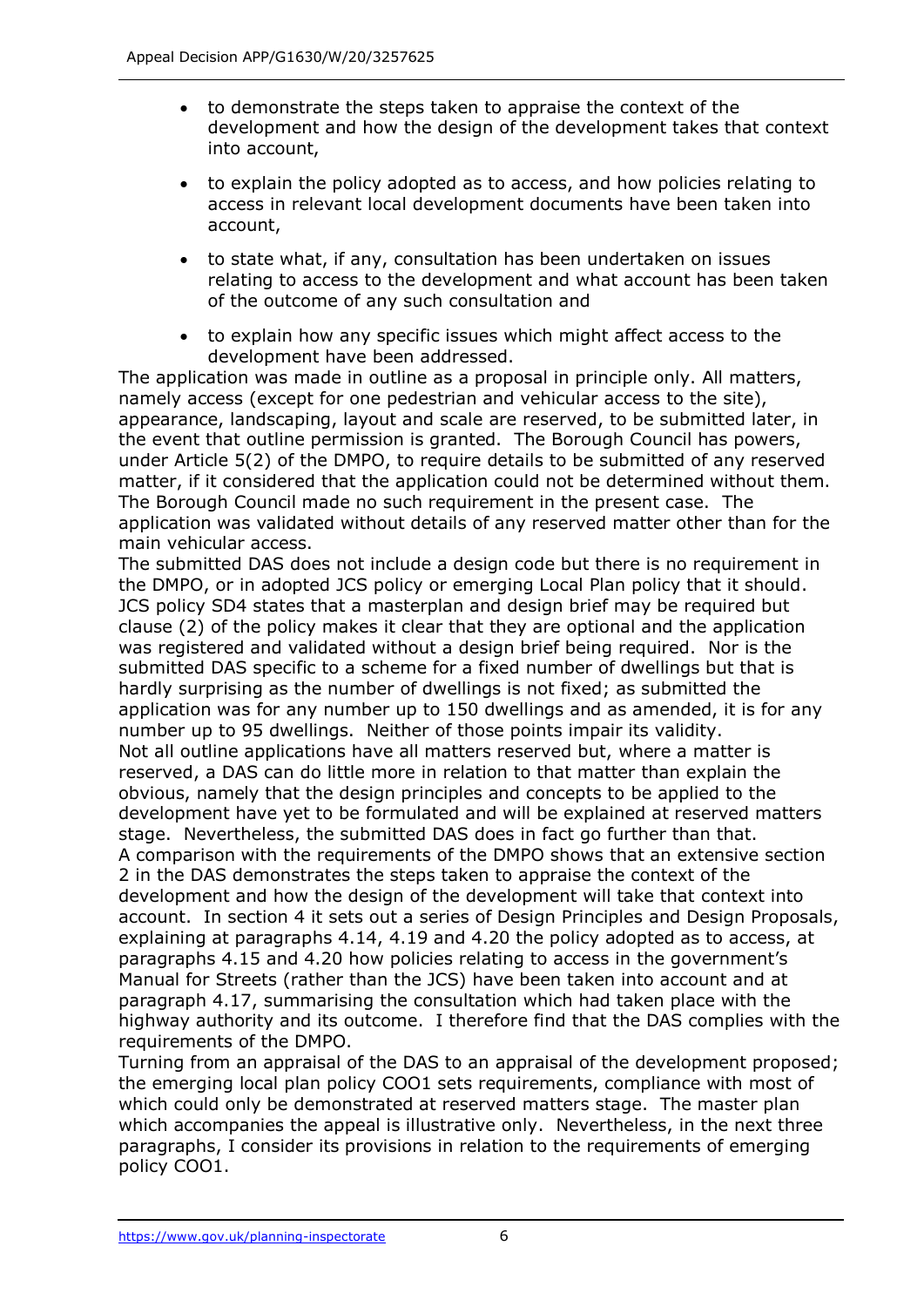The masterplan does demonstrate a continuity of active frontages along the A38 north of the petrol filling station. If followed in the reserved matters application(s), these, in conjunction with the development now under way on the opposite side of the road, would link several of the currently dispersed elements of the settlement to help create a nucleated village in the way described in the Housing Background Paper.

As recorded in a later section of this decision, the quantity of open space proposed (which is required to be provided by paragraphs 1.26, 5.2 and Schedule 3 of the Unilateral Undertaking to Tewkesbury Borough Council) would be sufficient to provide for use by the wider community. The Borough Council's contribution to Inquiry Document 17 confirms that the open space could contribute to the wider Green Infrastructure (GI) network envisaged in the supporting text to JCS policy INF3. There is no dispute that biodiversity net gains on the site itself would be delivered (the dispute, which I consider below, relates to residents' recreational effects on biodiversity off site, in relation to the Severn Estuary SPA). A later section of this decision concludes that mitigation of recreational pressure on the SSSI would be achieved. The design requirements for enhanced pedestrian connectivity can also be required by conditions  $(6(ii))$  and  $(10(i))$ .

The illustrative masterplan indicates that public open space would address the A4019 frontage and the prominent corner location at the junction of the A38 and A4019 and so demonstrates how a reserved matters application could feature a landmark (albeit not a building) as envisaged by the emerging policy. It shows landscaped open space surrounding the development which demonstrates how the detailed layout could be landscape-led. At about 20 dwellings per hectare, the density of development would be relatively low.

Insofar as the Council makes any substantive comment on the character of the development proposed, the Council's urban design officer observes that the illustrative layout shows almost every dwelling to be a terraced property and expresses doubt that that would be in keeping with the character of the area. It is true that terraced properties do not dominate the existing character of the area, although there are some at the Wharf and a pair of semi-detached properties to the north of the graveyard and former chapel. Nevertheless, I note that Leigh Parish Council, in its representations to policy COO1 of the emerging local plan comments that a village survey recorded the need for smaller 2 and 3 bedroomed accommodation and for social housing. It follows that, if the illustrative layout were to be followed in the reserved matters applications then it is likely that an acknowledged deficiency in the character of the settlement would be made good. The Council's evidence to the Inquiry commented on the storey heights implied by the parameters plan, commenting that although there are examples of 2.5 storey dwellings in the settlement, these are few and far between. But in fact, section 2 of the appellant's DAS shows several examples of taller buildings, including Walton Grange to the north of the site and the former police station at the crossroads. The appellant's Response to the Urban Design Officer's response shows several three storey buildings to be present in Coombe Hill. The Council's evidence also commented on the parameter plan's implication of cut and fill to provide a level building platform but on my site visit, I observed that this was characteristic of existing buildings to the east of the A38 in the hamlet.

Without prejudice to consideration of detailed reserved matters applications, I conclude that there is nothing in the material before me to demonstrate that the effect of the quantity of development proposed on the character and appearance of the area need be anything other than acceptable. The proposal would therefore comply with those elements of JCS policy SD10(6) which require compatibility with good design and with the character and quality of the local environment.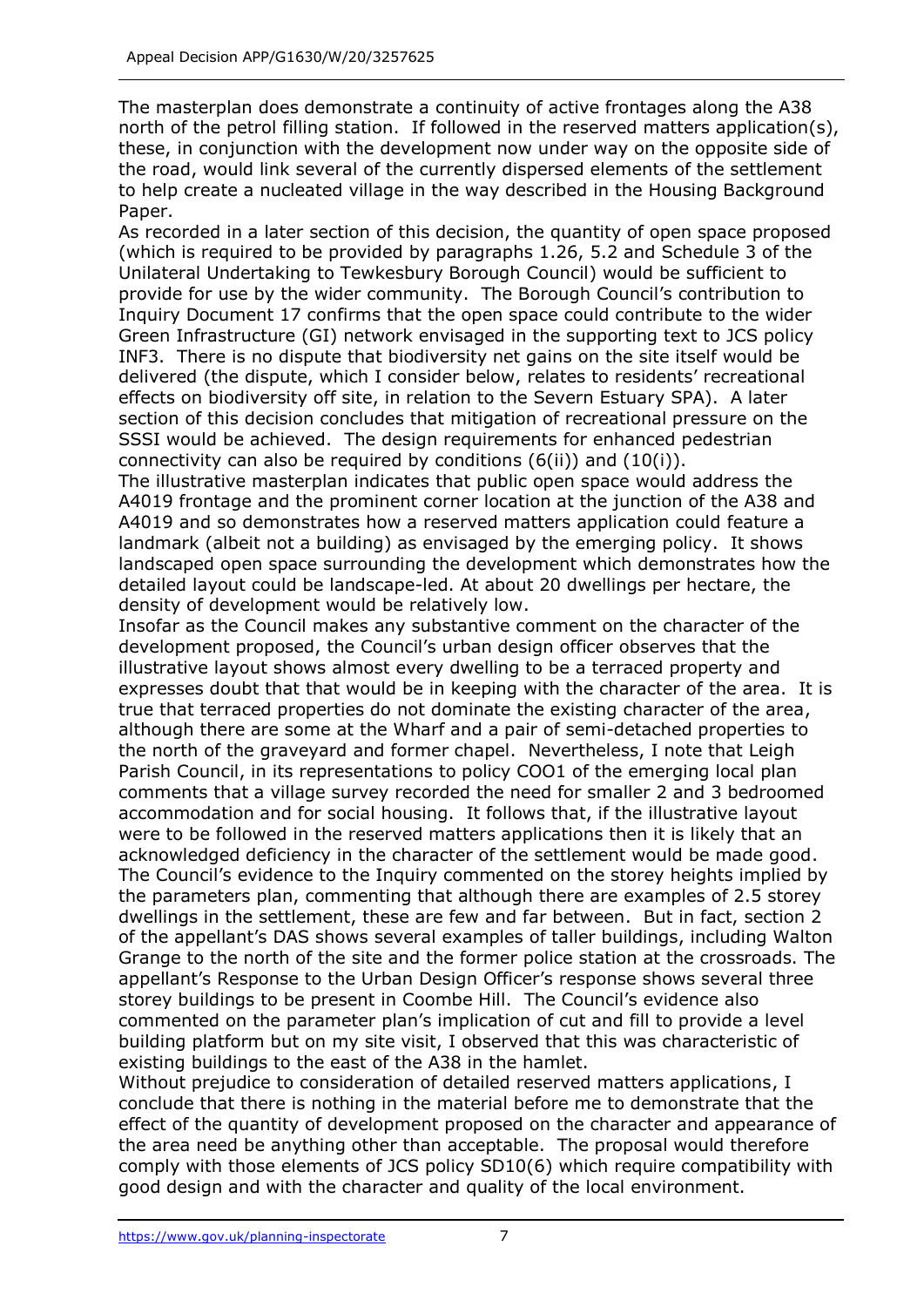## *Ecology (the SSSI and the SPA)*

There are two parts to this issue. One is concerned with the possible adverse effects of the development proposed upon the integrity and conservation objectives of the Severn Estuary Special Protection Area and Ramsar Site (the SPA) either through hydrological effects in functionally linked watercourses on migratory fish species or through recreational effects on birds using Functionally Linked Land (FLL) in the vicinity of Coombe Hill (which may, or may not, be coterminous with Gloucestershire Wildlife Trust's Coombe Hill Canal and Meadows Reserve). The second is concerned with possible adverse effects upon the Coombe Hill Canal SSSI and on Gloucestershire Wildlife Trust's Coombe Hill Canal and Meadows Reserve in general. I deal with the SPA concern first.

The Habitats Regulations 2017 (as revised) require that before any planning permission is given for a project which is likely to have a significant effect on what is known as a European site (in this case the Severn Estuary SPA), an appropriate assessment must be made of the implications of the project in view of the SPA's conservation objectives and that I must ascertain that the project would not adversely affect the integrity of the SPA. I can take account of conditions which may be imposed. This is a two-stage process; first of all establishing a likely significant effect and then secondly making an appropriate assessment of that likely significant effect.

The possible effects on fish may be swiftly disposed of. No party contests the findings of the appellant's submitted Environmental Statement that best practice methods and effective engineering solutions to ensure contaminated run-off is prevented from entering the local watercourses would ensure a minor beneficial effect. Natural England, which is the government's adviser on these matters, agrees that adverse effects on water quality in functionally linked watercourses including the Rivers Chelt and Severn are unlikely to occur provided that the proposed sustainable drainage measures are secured by condition. I have no reason to disagree. Condition (8(iv)) requires details of drainage to be submitted, at which point the Council can ensure that they include the matters described in paragraph 3.7 of the Ecology Statement of Common Ground.

For birds, the SPA's 1993 citation included six elements or qualifying features;

- An internationally important wintering population of Bewick's swan
- A wetland of international importance supporting in winter over 20,000 waterfowl (wildfowl and waders)
- Supporting in winter internationally important numbers of five species of migratory waterfowl; European white-fronted goose, shelduck, gadwall, dunlin and redshank
- A nationally important wintering population of ten species; wigeon, teal, pintail, pochard, tufted duck, ringed plover, grey plover, curlew, whimbrel and spotted redshank
- During passage periods, nationally important numbers of ringed plover, dunlin, whimbrel and redshank

• A nationally important breeding population of lesser black-backed gulls A Natura 2000 Standard Data Form for the SPA dated December 2015 includes entries for Bewick's swan, European white-fronted goose, shelduck, gadwall, dunlin and redshank and for a waterfowl assemblage. Advice given by the Countryside Council for Wales and Natural England in June 2009 lists the internationally important assemblage of waterfowl as Bewick's swan, European white-fronted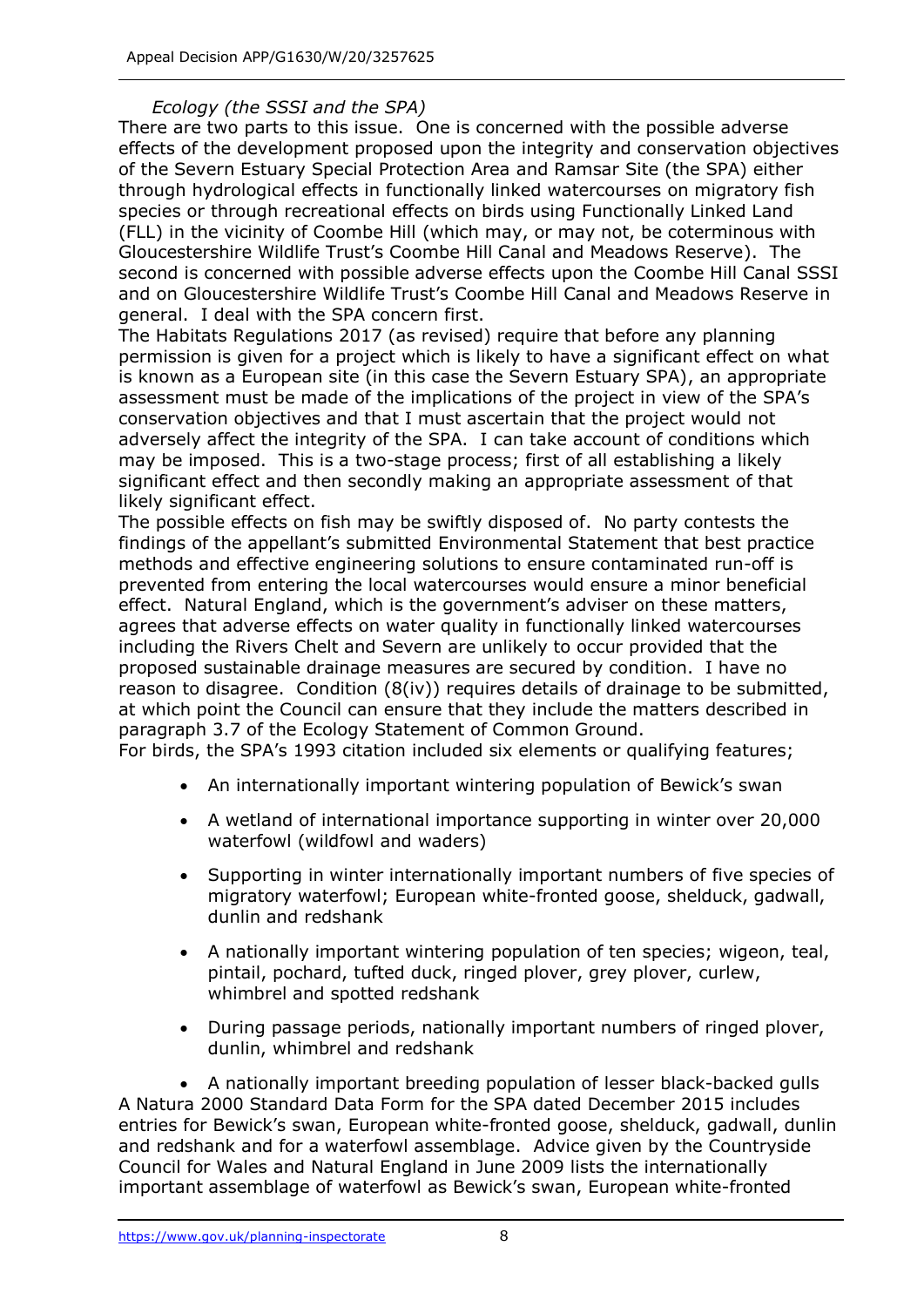goose, dunlin, redshank, shelduck, gadwall, wigeon, teal, pintail, pochard, tufted duck, ringed plover, grey plover, curlew and whimbrel.

The concern that the development proposed on the appeal site might be likely to have a significant effect on the SPA arises from the concept that the residents of the proposed development would use the surrounding countryside for recreational walking. During that recreational activity, particularly if dog walking, they could disturb the birds which represent qualifying features of the SPA when they also use the surrounding countryside in a way which identifies it as Functionally Linked Land (FLL). That could prejudice both the extent and distribution of the habitats of the SPA birds and also their population, the maintenance of which are among the site conservation objectives for the SPA.

The concept of Functionally Linked Land is endorsed in paragraph 27 of RSPB v SofSCLG [2014] EWHC 1523 (Admin), 2014 WL 1976410; "while no particular legal status attaches to FLL, the fact that land is functionally linked to protected land means that the indirectly adverse effects on a protected site, produced by effects on FLL, are scrutinised in the same legal framework just as are the direct effects of acts carried out on the protected site itself." FLL is defined in a 2016 report NECR207 commissioned by Natural England; *Functional linkage: How areas that are functionally linked to European sites have been considered when they may be affected by plans and projects - a review of authoritative decisions*. It refers to the role or function that land beyond the boundary of the SPA might fulfil in terms of supporting the population for which the SPA was designated.

FLL does not include all land which the designated species use; "Sometimes, the mobility of qualifying species is considerable and may extend so far from the key habitat that forms the SAC or SPA that it would be entirely impractical to attempt to designate or classify all of the land or sea that may conceivably be used by the species." Instead, the specific birds which form the population using the SPA have to use the other land in question for it to be identified as functionally linked. Moreover, there is an additional requirement for land to be identified as functionally linked. "In practice, therefore…supporting habitat in areas beyond the boundary of a SAC or SPA which are connected with or "functionally linked" to the life and reproduction of a population for which a site has been designated or classified should be taken into account in a Habitats Regulations Assessment (HRA)." I take this to mean that a simple demonstration that land is used by birds of the same species as listed in the SPA designation would not justify the identification of FLL; what is needed is a demonstration not only that the land is used by the same individual birds as use the SPA land but also that they use it in a way which is necessary to their life and reproduction.

For this reason, explored further in the following paragraphs, I am not entirely convinced by the conclusions of the report to Natural England by Link Ecology dated September 2020, entitled "Identification of Land with Proven or Possible Functional Linkages with the Severn Estuary SPA Phase 5 (Gloucestershire and Worcestershire)", (the FLL report) (although endorsed by the advice of Natural England). This states that that ten sites (including land at Coombe Hill) "appear to be or have been Functionally Linked to the Severn Estuary SPA as shown by regular or intermittent movements of individual birds and for identifiable flocks in the past ten years."

The report itself immediately qualifies its finding in respect of Coombe Hill and two other sites by stating "The Functional Linkage between this complex of sites and the SPA must therefore be considered, on the basis of evidence to date, to be diminishing for two of the main species and is at best unproven for most other SPA Interest Species that occur within them". In addition to that, the reason for my scepticism is that, with the exception of Black-tailed godwit (which is not a listed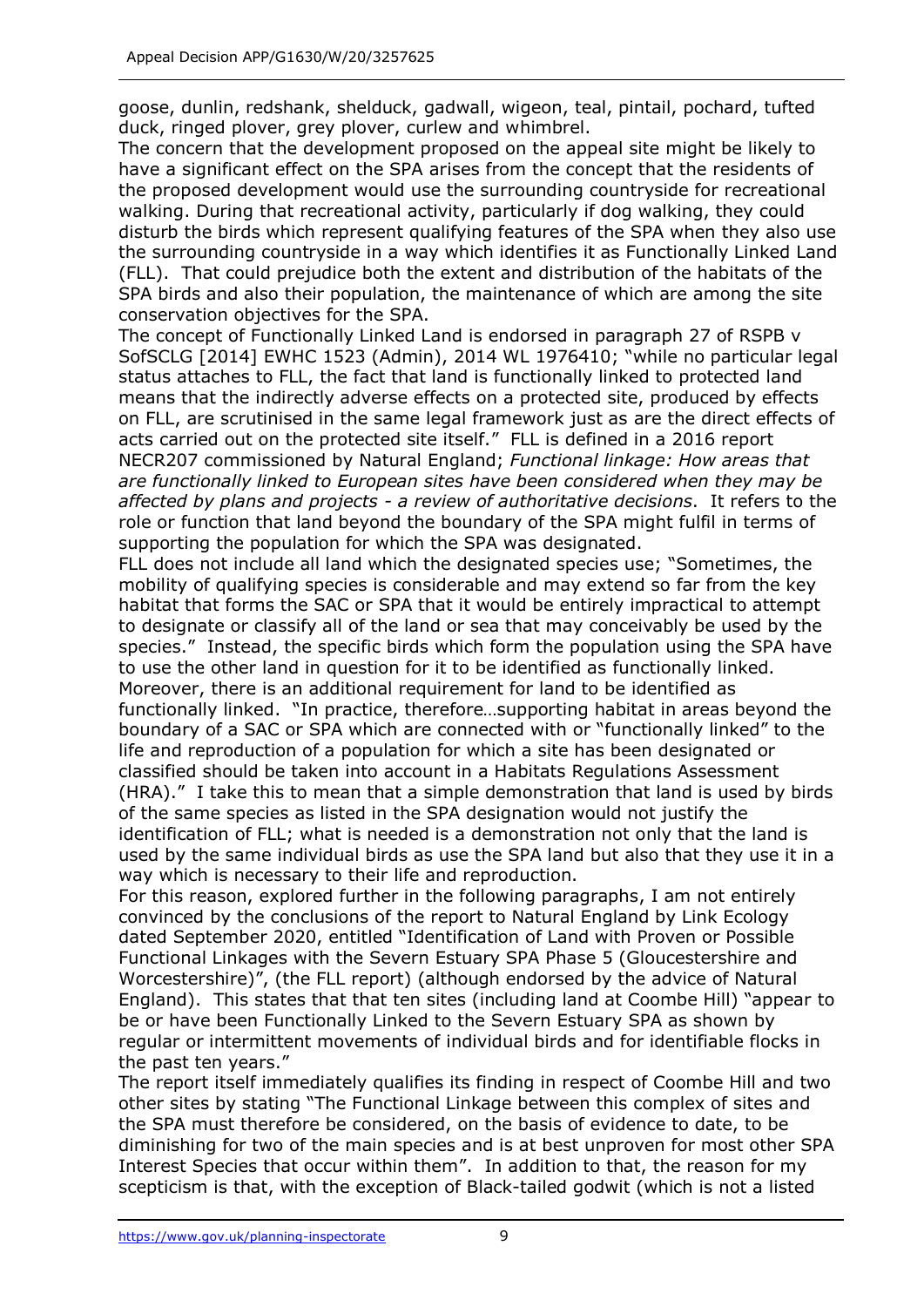SPA species) and curlew (which is a listed SPA species as part of the important assemblage of waterfowl) the conclusions are mostly based upon what appear to be opportunistic uses of the ten sites by SPA birds on occasions when the sites' condition presents an optional alternative to use of the SPA itself, rather than usage essential for the SPA species to complete its life cycle in circumstances where the SPA land itself cannot offer that usage.

There are analogies in human life where a location (be it a park, restaurant or music venue) is famed for attracting large numbers of users. The fact that some individuals amongst those users may also attend other locations at other times does not prove that those other venues are functionally linked to the main venue; the other locations are simply used as a matter of choice in parallel with the use of the famed attraction; their use is not essential for the desired experience. But, for the Black-tailed godwits, fattening themselves up for their migration, for which the SPA does not provide enough resource, I accept that the land identified in map 20 of the FLL report, including land in the vicinity of Coombe Hill, does represent FLL although Black-tailed godwits are not an SPA listed species. Likewise, for the curlews, needing to breed away from their winter residence on the SPA I accept that the land identified in map 19 of the FLL report, including land in the vicinity of Coombe Hill, represents FLL in that land suitable for breeding is essential for the species to complete its life cycle and thus to maintain its population within the SPA. Curlew as a species is known to be sensitive to disturbance and as a ground-nesting species, its breeding success is known to be sensitive to the presence of dogs. For that reason, I accept that there may be a likely significant effect on the SPA from the development proposed and that an appropriate assessment must be made.

## *Appropriate assessment*

The Conservation Objectives for the Severn Estuary SPA are recently restated by Natural England in a document published in February 2019. They are to ensure that the integrity of the site is maintained or restored as appropriate, and to ensure that the site contributes to achieving the aims of the Wild Birds Directive, by maintaining or restoring;

- The extent and distribution of the habitats of the qualifying features
- The structure and function of the habitats of the qualifying features
- The supporting processes on which the habitats of the qualifying features rely
- The population of each of the qualifying features, and,
- The distribution of the qualifying features within the site.

The SPA is also a European marine site for which objectives were stated by Natural England and the Countryside Council for Wales in 2009. For the internationally important assemblage of waterfowl these are to maintain the waterfowl assemblage and its supporting habitats (Intertidal mudflats and sandflats, Saltmarsh and Hard substrate habitats (rocky shores)) in favourable condition, as defined below:

The interest feature waterfowl assemblage will be considered to be in favourable condition when, subject to natural processes (the dynamic physical process within the estuary), each of the following conditions are met: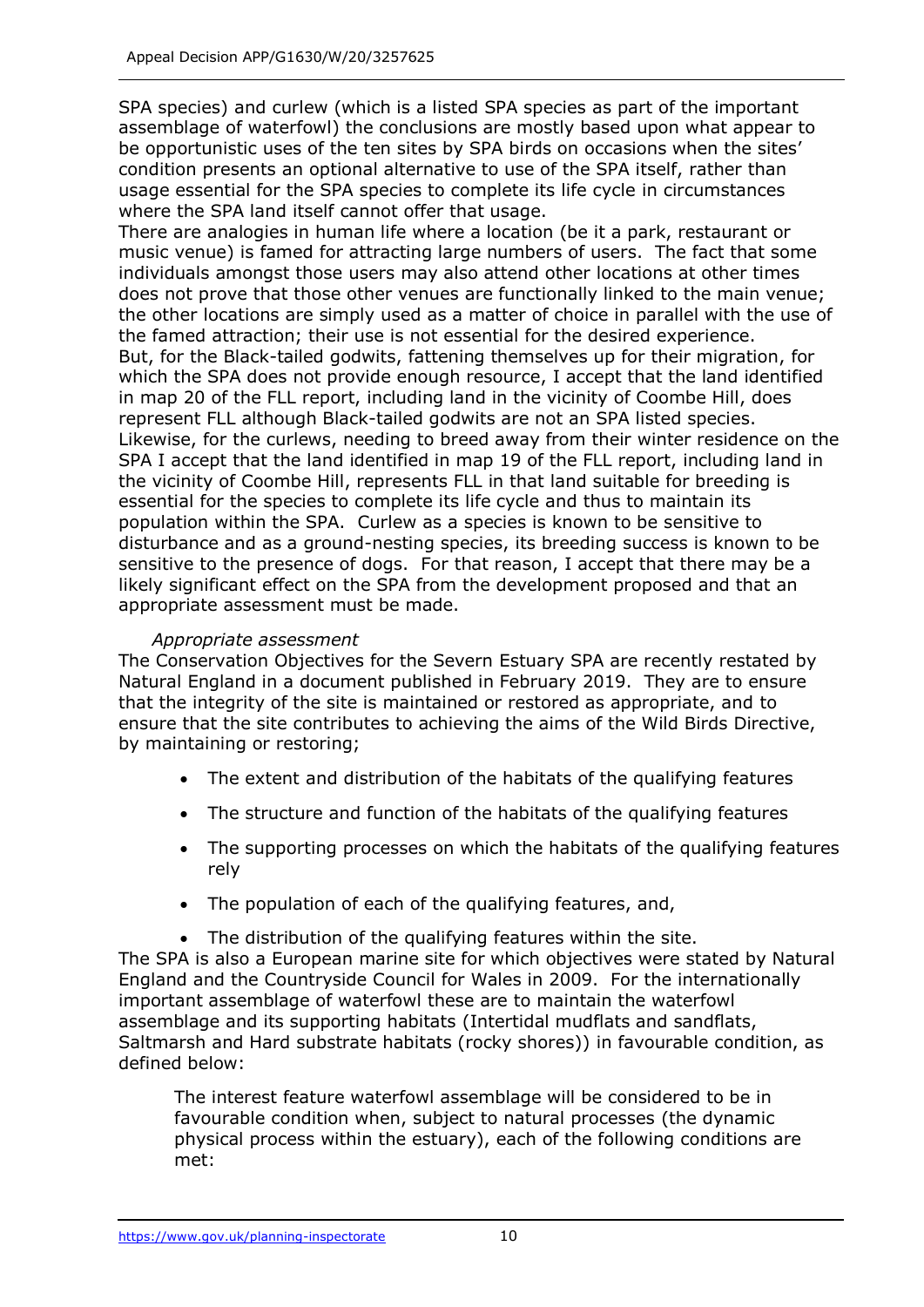(i) the 5 year peak mean population size for the waterfowl assemblage is no less than 68,026 individuals (ie the 5 year peak mean between 1988/9 - 1992/3);

(ii) the extent of saltmarsh and their associated strandlines is maintained;

(iii) the extent of intertidal mudflats and sandflats is maintained;

(iv) the extent of hard substrate habitats is maintained;

(v) extent of vegetation of <10cm throughout the saltmarsh is maintained;

(vi) the abundance and macroscale distribution of suitable invertebrates in intertidal mudflats and sandflats is maintained;

(vii) the abundance and macroscale distribution of suitable invertebrates in hard substrate habitats is maintained;

(viii) greater than 25% cover of suitable soft leaved herbs and grasses during the winter on saltmarsh areas is maintained;

(ix) unrestricted bird sightlines of >500m at feeding and roosting sites are maintained;

(x) waterfowl aggregations at feeding or roosting sites are not subject to significant disturbance.

Of these conditions, item (i), the 5-year mean population size for the waterfowl assemblage is the condition at risk from the recreational activity expected from the appeal site. Items (ix) and (x) are relevant to a degree. Restricted bird sightlines may lead to disturbance prejudicial to successful breeding in the vicinity of Coombe Hill and so might affect the maintenance or restoration of the species' population size on the SPA. Nevertheless, the appeal development would make no difference to the extent of bird sightlines at feeding and roosting sites in the vicinity of Coombe Hill, because these are reported to be near the appeal site, not on it. The issue is whether the residents of the development would cause disturbance with the sightlines as they exist now at Coombe Hill.

The population size for the waterfowl assemblage as a whole is large. In the fiveyear period 1988/9-1992/3 the average peak count was 68,026 (17,502 wildfowl and 50,524 waders). In the 2015 Natura 2000 Standard Data Form, it was reported as 84,317 for the five-year period 1991/2-1995/6. In an SPA review carried out in 2001 it is stated that the area regularly supports 93,986 individual waterfowl in winter.

In the 1993 SPA citation 3,096 were reported as curlew. That could be interpreted to mean that the loss of the entire curlew component of the SPA's assemblage would mean an effect of 4.5% on the waterfowl assemblage as a whole but the point of an assemblage is that it comprises a variety of species; the loss of a component of that assemblage would reduce that variety and so could be disproportionately harmful. For that reason, I focus on the population size of the curlew alone in this assessment, rather than on the size of the assemblage overall. All parties accept the FLL report as an authoritative study of the relationship between birds using the SPA and those using various sites in Gloucestershire and Worcestershire. The FLL report records that curlew has experienced a major decrease in numbers in the last twenty or more years across northwest Europe. Karen Colebourne writes in her evidence that between 1995 and 2008 the curlew population in the UK declined by 42%.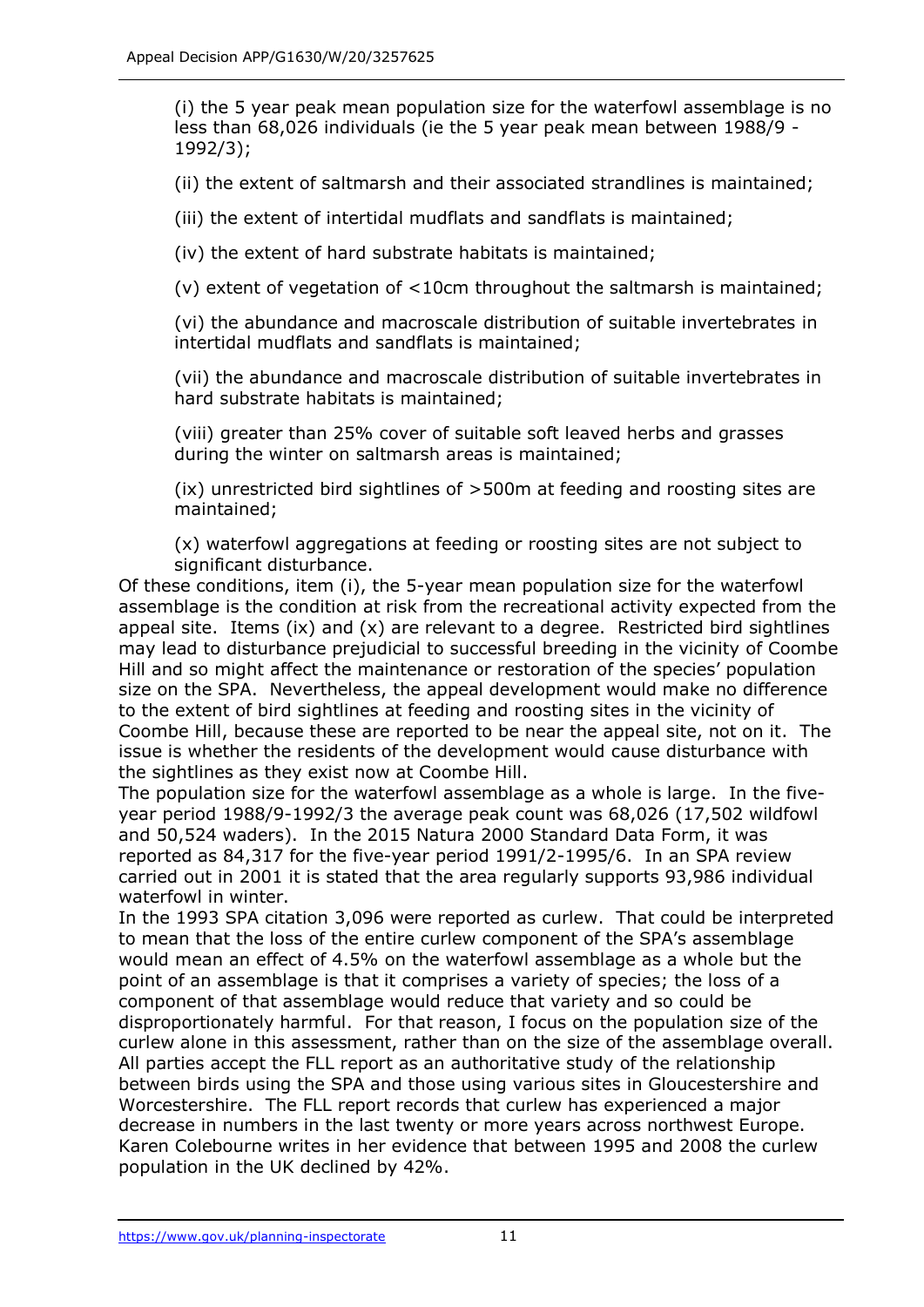In contrast, the five-year mean peak for curlew on the Severn estuary had increased from 3096 in 1993 to 3398 by 2014/5-2018/9. Within that five-year mean there has been substantial fluctuation; 3546 in 2013/4, 3696 in 2014/5, peaking at 4203 in 2015/6, reducing to 2998 in 2016/7, increasing to 3411 in 2017/8 and reducing to 2680 in 2018/9, so it is by no means clear that the population of curlew on the SPA is not being maintained or that it requires restoration or that it is not contributing to the conservation objectives of the SPA. Of these numbers, the FLL report records that some 30-35 pairs of curlew (i.e. 60- 70 birds) regularly attempt to nest in traditional hay meadows along the entire Severn and Avon river system north of Gloucester (not just at Coombe Hill). Even if all the nesting birds were to come from the SPA, that would represent just about 2% of the numbers of curlew using the SPA. The vast majority breed elsewhere (Scotland, northern England, Wales, Northern Ireland, other parts of the English lowlands, the Netherlands, Lower Rhine, Finland, Sweden and Eastern Poland are all mentioned in the FLL report).

The area around Coombe Hill is important as a roost before and after the breeding season but appears to be less important for breeding. Coombe Hill is reported as a strongpoint for breeding curlews but it is only one of many sites (at least thirteen are named in paragraph 4.690 of the FLL report) sharing the 30-35 pairs identified as nesting in the Severn and Avon valleys, so numbers are small at each individual site and at Coombe Hill.

The FLL report names the hay meadows along the Avon from Tewkesbury to Eckington as the area with the highest number of breeding curlew. It notes that of the 30-35 pairs of curlew nesting in its study area, some 20 pairs nest in hay meadows along the Avon north of Tewkesbury and about 15 pairs nest along the Severn between Gloucester and Worcester (the area which includes Coombe Hill). Again, in contrast to the decline seen across northwest Europe, the FLL report notes that this population seems to have remained stable for the last 40 years. It speculates that this is because there has been little change in farming methods in the area.

No more than three pairs of curlew are reported to use the area around Coombe Hill for nesting (FLL report, paragraph 5.267). That represents less than 0.09% of the curlew using the SPA as part of its winter assemblage of waterfowl. That figure is well within what might be the expected range of annual natural variation and also within the likely range of accuracy of the enumeration methods for counting curlew.

Natural England advises (in section B3 of its report NECR207) that "the extent to which an effect might 'undermine the conservation objectives' where it occurs beyond the boundary of the European site will be influenced by the role or function that the area serves and its importance to the maintenance of the population for which the site has been designated, classified or listed" and (in section B1 of the same report) that "assessment will need to determine how critical the area may be to the population of the qualifying species and whether the area is necessary to maintain or restore the favourable conservation status of the species." Even if all three of these pairs of birds were prevented from breeding at Coombe Hill as a result of disturbance caused by residents of the development proposed (as opposed to disturbance caused by pre-existing conditions), whether alone or in combination with other developments in the area, it would have almost no effect on the maintenance of the population for which the SPA has been designated and so there would be no practical effect on the integrity of the SPA or its conservation objectives, let alone any significant effect.

Moreover, even that figure of 0.09% exaggerates the effect which the development could have on the integrity of the SPA and its conservation objectives because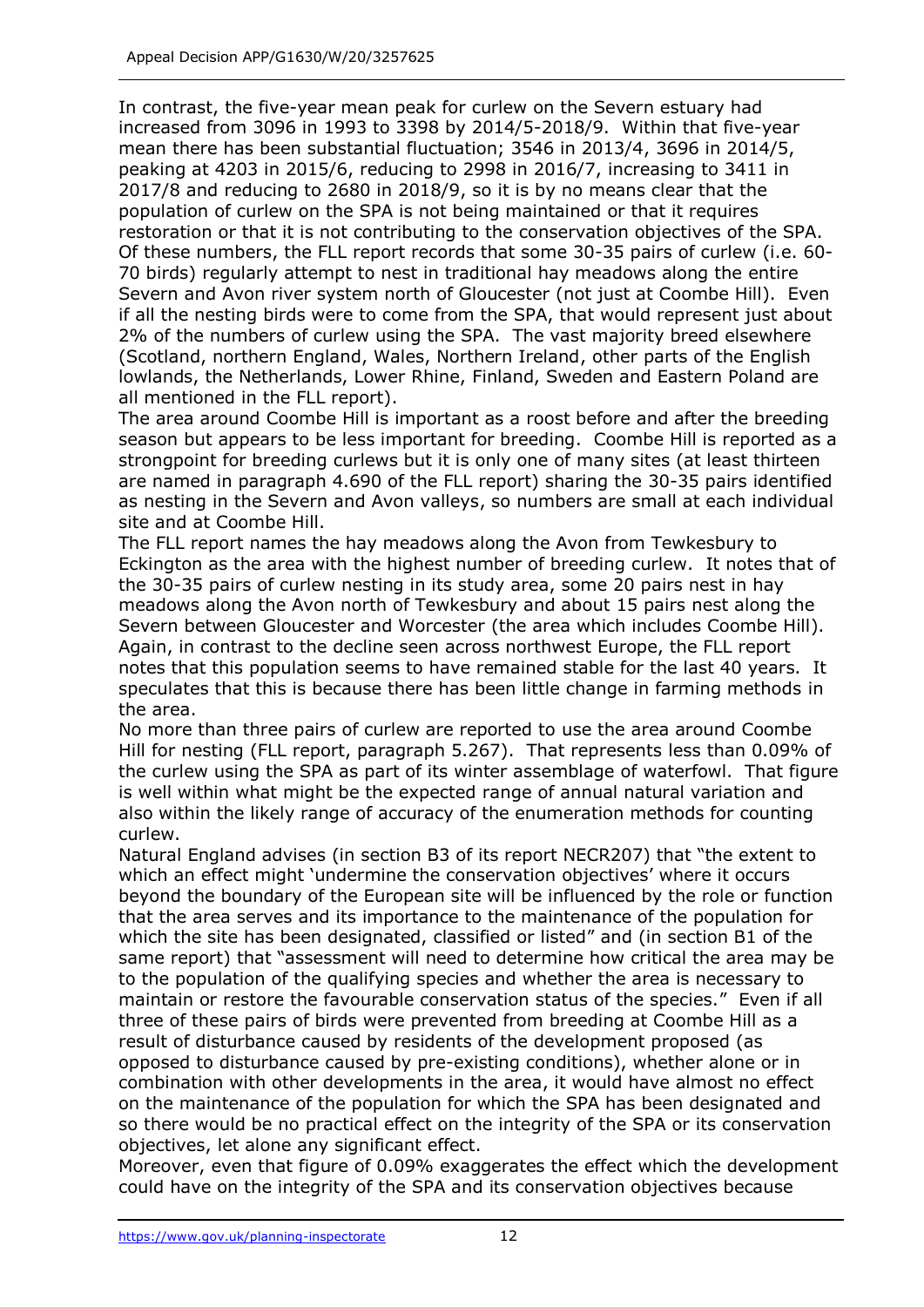there is no evidence in the material before me that the curlews nesting at Coombe Hill are successful in breeding. Rather, the evidence points to the opposite. Paragraph 8.17 of Karen Colebourn's evidence on behalf of the Borough Council reiterates without contradiction the information given in the appellant's Information to Inform a Habitats Regulation Assessment; curlew nests were recorded within 35-150m of public footpaths around Coombe Hill in 2013 and 2016 but they did not breed successfully then, nor since. Paragraph 4.688 of the FLL report notes that productivity is low at all the Severn and Avon nesting sites because of habitat change, predation and early hay cutting. The three colour-marked birds which the FLL report notes as clearly demonstrating the links between the SPA and the Severn and Avon Vales, normally attempted to breed at Queenhill (outside the report's study area), Haslam Ham and Upham Meadow respectively, not Coombe Hill. One of the three birds surprised observers by moving from Upham Meadow to Coombe Hill in 2019 where it "attempted to breed, almost certainly unsuccessfully" (indicated by its early departure from the breeding area).

Existing issues of disturbance to birds in the area around Coombe Hill are noted in paragraphs 5.260 to 5.262 of the FLL report. The canal provides a convenient out and back walk popular with dog-walkers, facilitated by the provision of a car park intended to serve the Gloucestershire Wildlife Trust's reserve but generally available for other users of the unusually intense network of footpaths through the countryside in the vicinity. During my site visit I observed several parties arrive by car and set off with their dogs. I overheard one couple remark that as the canal path was very muddy they would instead let their dogs run in the adjacent fields. It is those adjacent fields, not necessarily within the GWT's reserve, that are used by the curlew during the breeding season as the appellant's plan ECO1 revision B, contained within its Shadow Habitats Regulations Assessment, demonstrates. The FLL report also notes that frequent helicopter overflights are an additional source of disturbance.

For all the above reasons, I doubt that the area around Coombe Hill presently contributes as much to the integrity and objectives of the SPA through maintenance of the population of curlew on the SPA as would be implied by even the minimal numbers of curlew attempting to breed at Coombe Hill. Consequently, the adverse effects of the development proposed, either alone or in combination with other developments, would be even less significant than the minimal extent identified earlier. They would be reduced still further by the offer of alternative dog-walking facilities on site and by publicity for alternative circular walks confined to the east of the A38 and so not affecting curlew breeding areas.

But the objectives of the SPA are not just maintenance of populations of wintering waterfowl but also their restoration. Paragraphs 5.263, 5.264 and 8.3 of the FLL report suggest ways in which the area could be enhanced for waterfowl, including more scrapes, the creation of buffer zones, footpath diversion and/or screening, fencing and planting. The Gloucestershire Wildlife Trust has also made suggestions for the enhancement of its reserve, including a warden scheme, which would benefit the wider area, though it would be wrong to conflate the GWT's reserve with the wider area within which curlew seek to nest.

The burden of seeking to restore the contribution which the Coombe Hill area could make to restoring the integrity and objectives of the SPA does not fall to this appeal development alone. The responsibility lies in combination with other developments in the area whose residents are also likely to make visits to the area and so disturb wildfowl unless their presence is properly managed. But the sum of £100,000 which is offered through the Unilateral Undertaking meets all the requests which the GWT has made and so I conclude that it represents a proportionate contribution to be made from this development.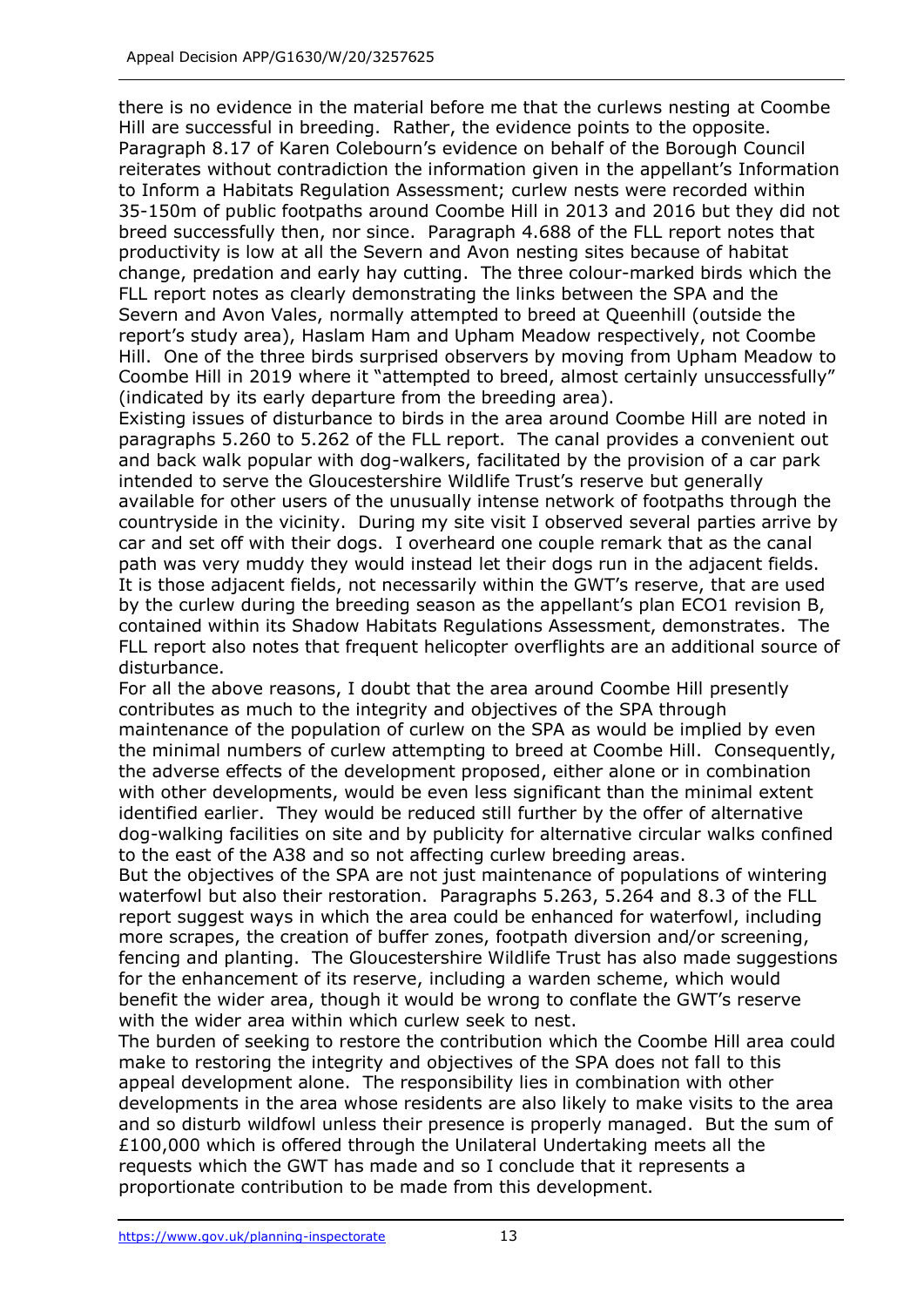In concluding this appropriate assessment I take into account condition (10(vi)) and the unilateral undertaking to Tewkesbury Borough Council which would require open space provision on site offering an alternative dog-walking facility, a homeowners pack publicising alternative walking routes, and a financial contribution to the GWT. I find that the proposal would have no significant adverse effects upon the integrity and conservation objectives of the Severn Estuary Special Protection Area and Ramsar Site (the SPA) through recreational effects on birds using Functionally Linked Land (FLL) in the vicinity of Coombe Hill. It would have a proportionate beneficial effect through its financial contribution to the management of visitors to the part of the area which is controlled by the GWT. It would therefore comply with JCS policy SD9 (2(i)) which requires European and National protected species to be safeguarded in accordance with the law.

#### *The SSSI*

I turn now to the other element of this issue, namely the SSSI. The Coombe Hill Canal SSSI is designated for its nationally rare and scarce invertebrates and nationally scarce plants. The invertebrate interest centres on beetles but flies and a diverse fauna from other invertebrate groups are also present. Several nationally scarce plants such as golden dock, corky-fruited water-dropwort, greater dodder and true fox-sedge are listed in the citation. The citation also mentions that the SSSI is also locally important for its diverse breeding bird assemblage, particularly resident and migrant warblers and waders such as curlew and snipe. None of the material before me expresses any concern about the effects of the development proposed on the nationally rare and scarce invertebrates or on the nationally scarce plants. Paragraph 3.8 of the Ecology Statement of Common Ground asserts that impacts from the scheme are unlikely to give rise to a significant effect on the interest features for which the Coombe Hill Canal SSSI is currently notified. Only the effects on the locally important breeding bird assemblage is of concern.

What is known about the breeding bird assemblage in the area is derived from the authoritative FLL report referred to in an earlier section of this decision. But, care must be taken to recognise that the FLL report covers a much more extensive area than the GWT's Coombe Hill Canal and Meadows Reserve, which is in turn much more extensive than the SSSI and so, comments made in the FLL report do not necessarily apply with equal force to the GWT reserve or to the SSSI.

The FLL report notes that in spring the wet fields of riverside meadows traditionally provided nesting sites for waders notably lapwing, curlew, redshank and snipe. In relation to breeding birds at Coombe Hill, the report mentions mallard, shelduck, gadwall, tufted duck (a diving duck rather than a wader; one or two pairs), lapwing, redshank, oystercatcher and curlew, though the site only ranks of high importance in spring to gadwall and mallard and of moderate importance to shoveler, tufted duck, whimbrel and ruff. It notes that in overall terms the success of nesting attempts by all wader species in recent years has been very poor but also records that despite the declining numbers of birds involved, Coombe Hill remains one of the most important sites for breeding waders in the Severn Vale. The SSSI citation is for a breeding bird assemblage, which would occur in springtime. But the FLL report also notes that Coombe Hill has always been an important site for wintering waterbirds such as swans, geese, ducks and some waders like lapwing. Information about wintering birds may be gleaned from Table 1 of the appellant's submitted Information to Inform a Habitats Regulations Assessment which summarises the British Trust for Ornithology's Wetlands Bird Survey wintering bird data (also used in the FLL report) for the period 2013/4 – 2017/8. In order of frequency, the species recorded with a significant presence are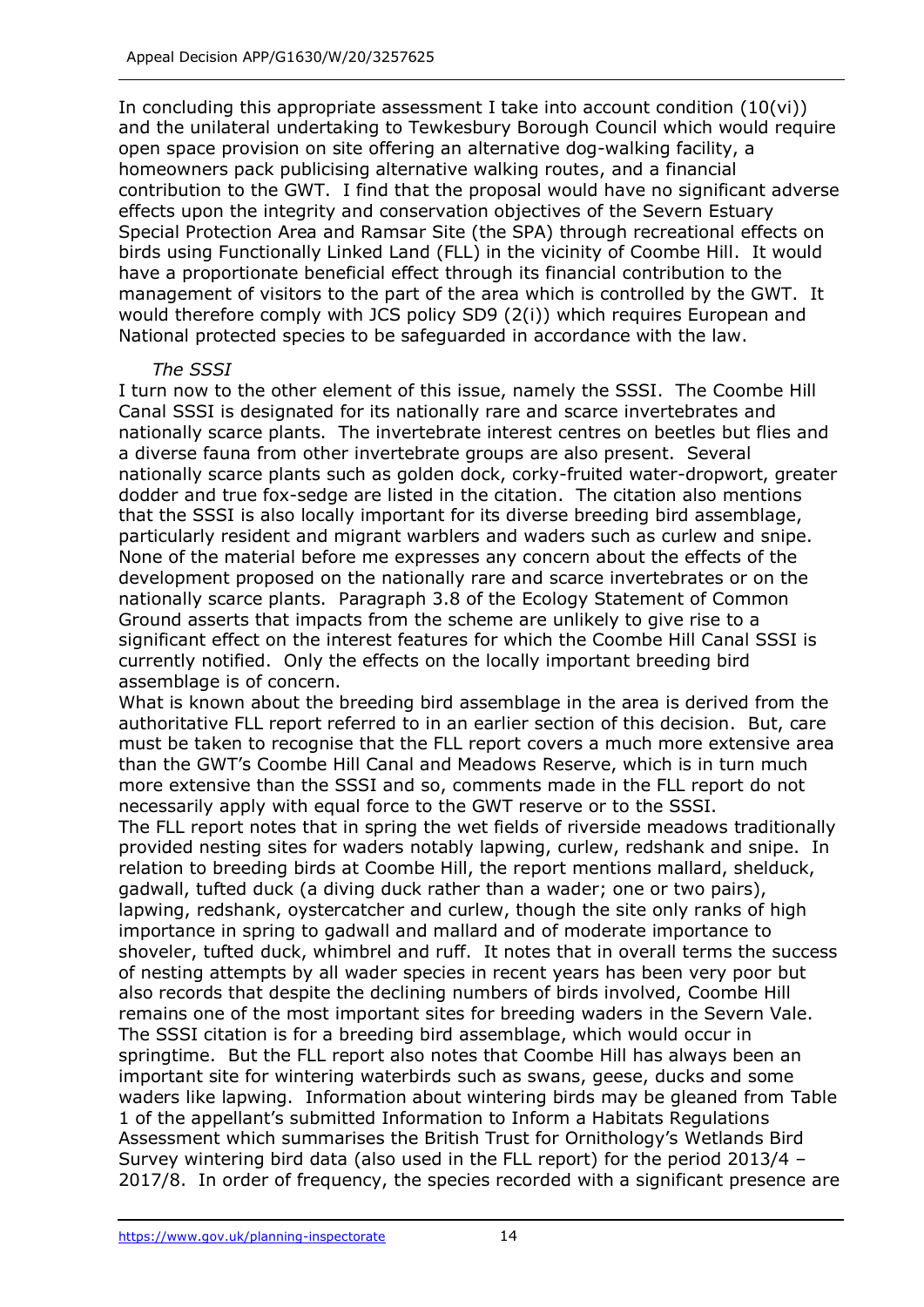wigeon, teal, canada goose, greylag goose and pintail. None met nationally important threshold numbers. The FLL report also mentions shoveler and lapwings. It records the site's importance in winter as high for shoveler, gadwall, wigeon, mallard, pintail, teal and lapwing.

A third category of interest is transitory migratory birds. Notable at Coombe Hill are black-tailed godwit and whimbrel. The FLL report mentions other species in smaller numbers.

Not all birds are disturbed by human presence. Although the black-tailed godwit demonstrates a functional link with the SPA (though not an SPA designated species), it is not considered further in Karen Colebourne's evidence for the Borough Council because, as she writes in paragraph 9.4 of her proof, there is "evidence that this species may not be significantly affected if disturbed while feeding." Mallard are also notoriously tolerant of human presence.

In recent years, the GWT has deliberately enhanced the meadows for breeding, feeding and roosting wetland birds so as to be more compatible with human visitors, for whom it provides car parking, hides and information boards.

Paragraphs 8.18 and 8.19 of Karen Colebourne's evidence and paragraph 5.258, 5.259 and 5.261 of the FLL report describe the works. The northern meadows of the GWT's reserve have been acquired, a circular walk has been laid out and signposted from the canal towpath. Two viewing hides have been provided along with information boards and signage requesting dogs to be kept on leads. Ditches have been deepened to create a no-go area where birds are free from disturbance. Land is managed to cut hay late. The FLL report suggests further enhancements, such as a mechanism to retain water levels in the scrapes over summer.

These measures already taken by the GWT help to secure their reserve against the effects of disturbance which, as the FLL report notes, is a problem at Coombe Hill because of the number of footpaths and the popularity of the canal as an out and back walk for dogs. Earlier passages of this decision record my on-site observations of the effects of the GWT's car park in facilitating this activity. A letter from the GWT to the Borough Council dated 14 December 2020 records

that its membership recruiters who have been stationed at Coombe Hill when permissible during 2020 report 50 visitor groups a day in autumn, with the car park being full for most of the day during good weather. Visitors included a mix of demographics. Around one-third were dog walkers. They included locals as well as residents from Gloucester, Tewkesbury and Cheltenham.

It is therefore clearly not the case that the Reserve is managed so as to exclude or even to deter visitors, with or without dogs, or to restrict them to locals only, or to accredited ornithologists. It is open to all, including dogwalkers, and that sets a context within which any potential impact of the development needs to be measured so that it can be managed and mitigated. Although the GWT's letter warns that it would reluctantly have to consider closing its reserve to the public in order to protect its biodiversity features if necessary, that clearly is not its intention. Rather, what is sought is adequate mitigation, including measures to divert recreational demand.

In order to establish the effects of the development, it is not necessary to have carried out a visitor survey of the existing use of the SSSI or the GWT's reserve. Knowledge of the patterns of usage of visitors to the reserve from the wider area in general and the distance they have travelled may well be of use to the GWT in deciding how to promote to the public and manage the reserve for the future. But that knowledge is not necessary in order to ascertain the likely recreational demand from residents of the appeal site and to judge how likely that recreational demand is to be met by facilities provided on the appeal site as opposed to on the GWT's reserve.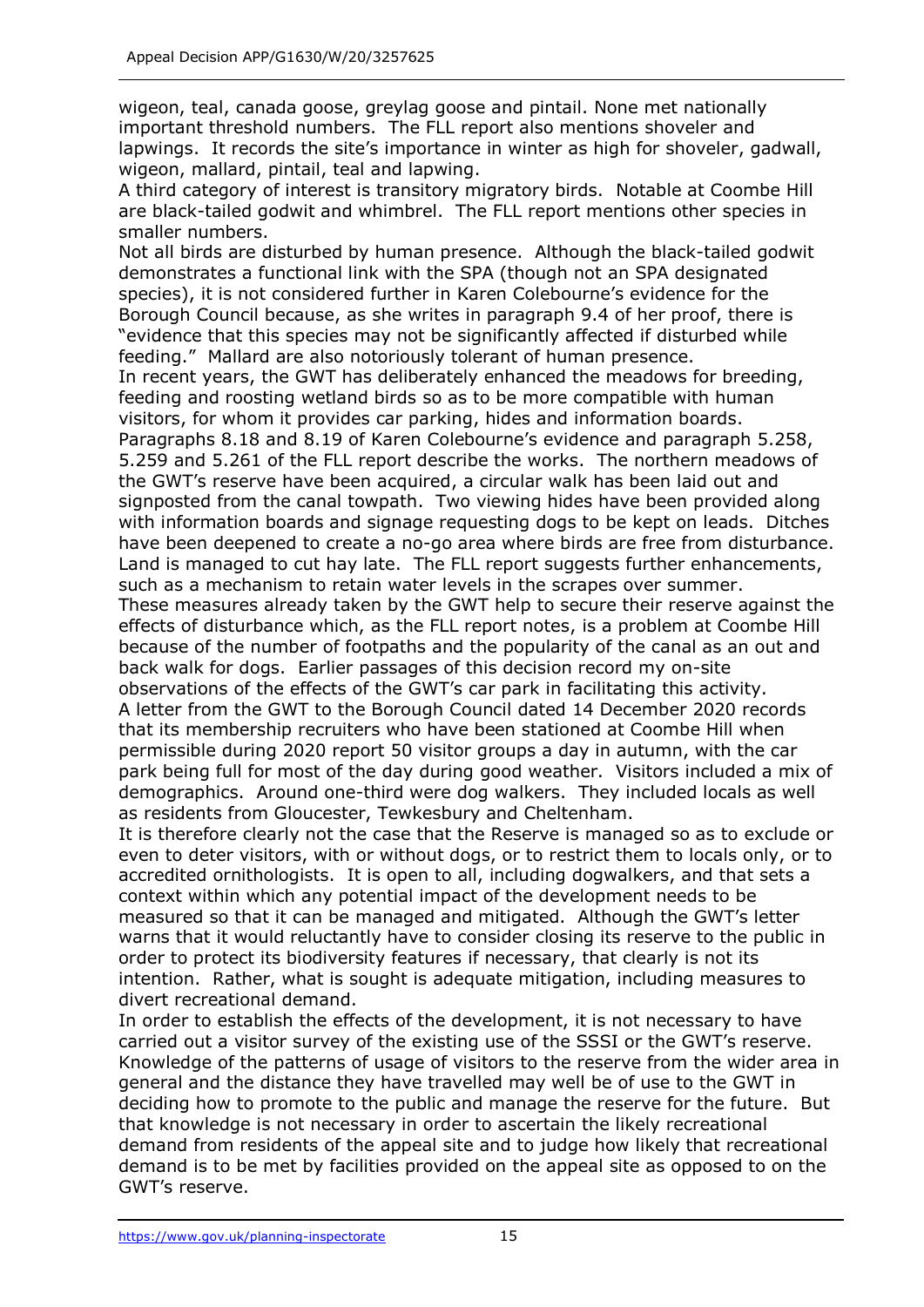The information needed to assess the scheme is provided in paragraphs 4.29 and 4.30 of the appellants' Shadow Habitats Regulations Assessment. This estimates that the development would generate between 23 and 46 dog walking trips per day. If all were to be walked on the GWT reserve (crossing the A38 road and descending and ascending a narrow, shared surface country lane to and from the Wharf) to the exclusion of all other options, then something approximating a doubling of dog walking on the reserve would ensue. In my view, that degree of use would be unlikely given the greater convenience of a dog walking route to be provided on site. On the other hand, I do accept that the dog walking route to be provided on the appeal site would be unlikely to draw existing users away from the GWT's reserve as it would be on the wrong side of the A38 for most existing residents of the hamlet.

The mitigation measures proposed would publicise alternative circular walks, at least one of which involves no crossing of any main road and gives fine, eastward views. The attractions and detractions of these alternatives are fairly stated in paragraph 10.23 of Karen Colebourne's proof, except that I did not find the footpath along the wide verge of the A38 in front of Walton Grange Farm to be narrow (though it is somewhat overgrown). Nor is the footway narrow alongside the A4019 from Knightsbridge.

In combination, I consider that the provision of the dog walking route on site as proposed, together with the publicity given to other alternative walking routes on the development's side of the A38 would go a considerable way towards dissuading residents of the development from walking their dogs on the GWT reserve. Nevertheless, there would inevitably be some residual increase in use.

The GWT has put forward proposals to deal with this, in an e-mail of 4 January 2021, including setting up a volunteer warden scheme at a cost of £7,900 pa for five years and identifying some infrastructure changes that would better define public rights of way and restrict access to the most sensitive bird habitat at a cost of around £50,000, using volunteers and spreading the work over five years, all of which seem to me to be reasonable and likely to be effective. In its unilateral undertaking, the appellant has agreed to fund the GWT to a degree commensurate with the estimated costs of the measures which the GWT seeks to put in place. That all seems both necessary and reasonable and compliant with the CIL regulations.

Taking that into account, I conclude that the effects of the proposal on the Coombe Hill Canal SSSI would be acceptable. The proposal would comply with JCS policy SD9 (2(i)) which requires European and National protected species to be safeguarded in accordance with the law and with JCS policy SD9 (2(iv)) which encourages the creation, restoration and beneficial management of priority landscapes, habitats and populations of priority species, for example by securing improvements to Strategic Nature Areas as set out on the Gloucester Nature Map.

## *Flooding*

A few weeks before the opening of this Inquiry, the parties (in this instance, the appellants and the County Council as Lead Local Flood Authority) agreed a Statement of Common Ground on matters relating to Drainage and Flooding. Essentially, the site drains to a ditch on its east side, which in turn flows through a 300mm diameter culvert underneath the A4019. From time to time the limited capacity of the culvert causes water to back up the ditch, extend over adjoining land (including the lowest part of the site and an adjoining dwelling known as The Bellows) and flood over the A4019.

As the appeal proposal was applied for in outline, drainage details are not supplied. Condition (8(iv)) would require their submission. The appellant's Flood Risk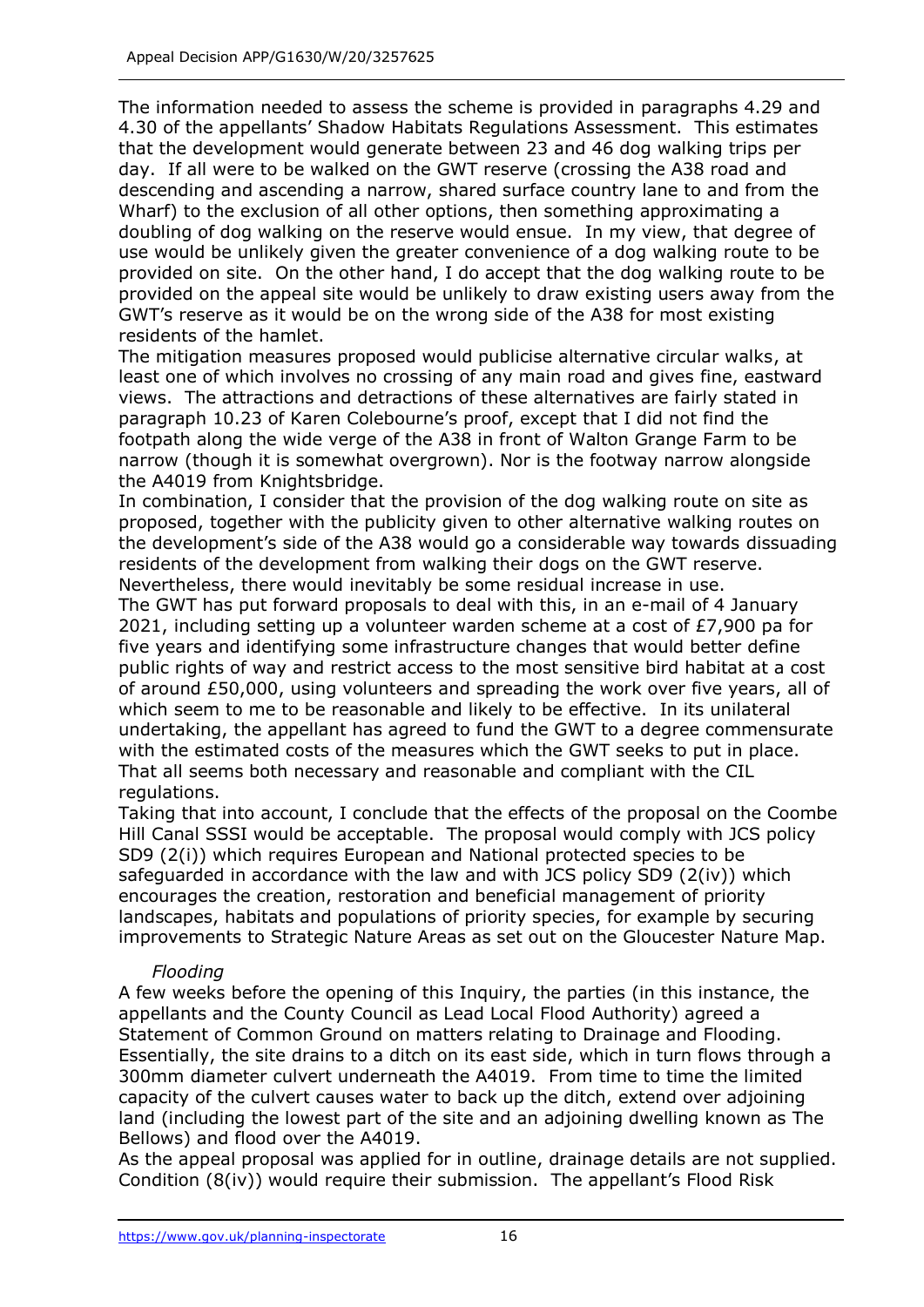Assessment and Flood Risk Assessment Addendum have now convinced the Lead Local Flood Authority that it would be possible to design a drainage system with an attenuation pond unaffected by flood levels which would attenuate peak run-off from the development so as to be 20% less than in its undeveloped state. In consequence, flood levels would be at least 20mm lower than if the site were to remain undeveloped, even if no alterations were made to the culvert under the A4019.

As originally submitted, no improvement works or increasing capacity to the existing pipe under the A4019 was envisaged so as to ensure that flood risk downstream of the development would not be increased. But further study showed that enlargement of the culvert to reduce flooding at the Bellows and on the lowest part of the site still further would not increase downstream flooding because it would simply mean that peak flows of water in extreme events would flow through the culvert rather than over the road. The attenuation measures envisaged for the on-site drainage would reduce peak flows in any event and so reduce downstream flood risk slightly.

The provision of drainage details for subsequent approval can be required by condition (8(iv)). The unilateral agreement makes provision for a financial contribution towards the cost of enlarging the culvert. These arrangements appear to be both necessary and reasonable and would comply with the CIL regulations. With these arrangements in place I am satisfied that the effects of the proposal on flooding on and off the site would be beneficial. The proposal would comply with JCS policy INF2 which, amongst other matters, requires development proposals not to increase the level of risk to the safety of occupants of a site, the local community or the wider environment and, where possible, to contribute to a reduction in existing flood risk.

## *Housing*

There was a putative reason for refusal concerning the absence of a commitment to provide affordable housing in the proposal as submitted but that could have been resolved by a condition requiring the submission of a scheme of affordable housing had permission been granted. In the current appeal, a Unilateral Undertaking provides for 40% of the number of dwellings as affordable housing, split 60:40 between affordable renting and shared ownership. The undertaking would be necessary to ensure compliance with JCS policy SD12(1(ii)) which requires a minimum of 40% affordable housing. It complies with the CIL regulations and so I have taken it into account.

The Borough Council would have preferred the rented element to have comprised social renting rather than affordable renting based upon its Local Housing Needs Assessment of September 2020. But, although that shows a greater need for the former rather than the latter, it does not show that the latter is not needed. Consequently, the provisions of the Undertaking would still serve to satisfy local affordable housing needs.

The Borough Council also had concerns about accessibility standards applied to both market and affordable housing but JCS policies SD4(vi) and SD11(2(ii)) which require new development to provide access for all potential users, including people with disabilities, and for housing to be accessible and adaptable will continue to apply to any reserved matters application which may be made. There is nothing to suggest that the current outline application which is before me would contravene any of those policies.

The point at issue during this Inquiry does not arise from any putative reason for refusal but from a dispute about the significance of the benefit which would arise from the provision of housing. The government seeks to boost the supply of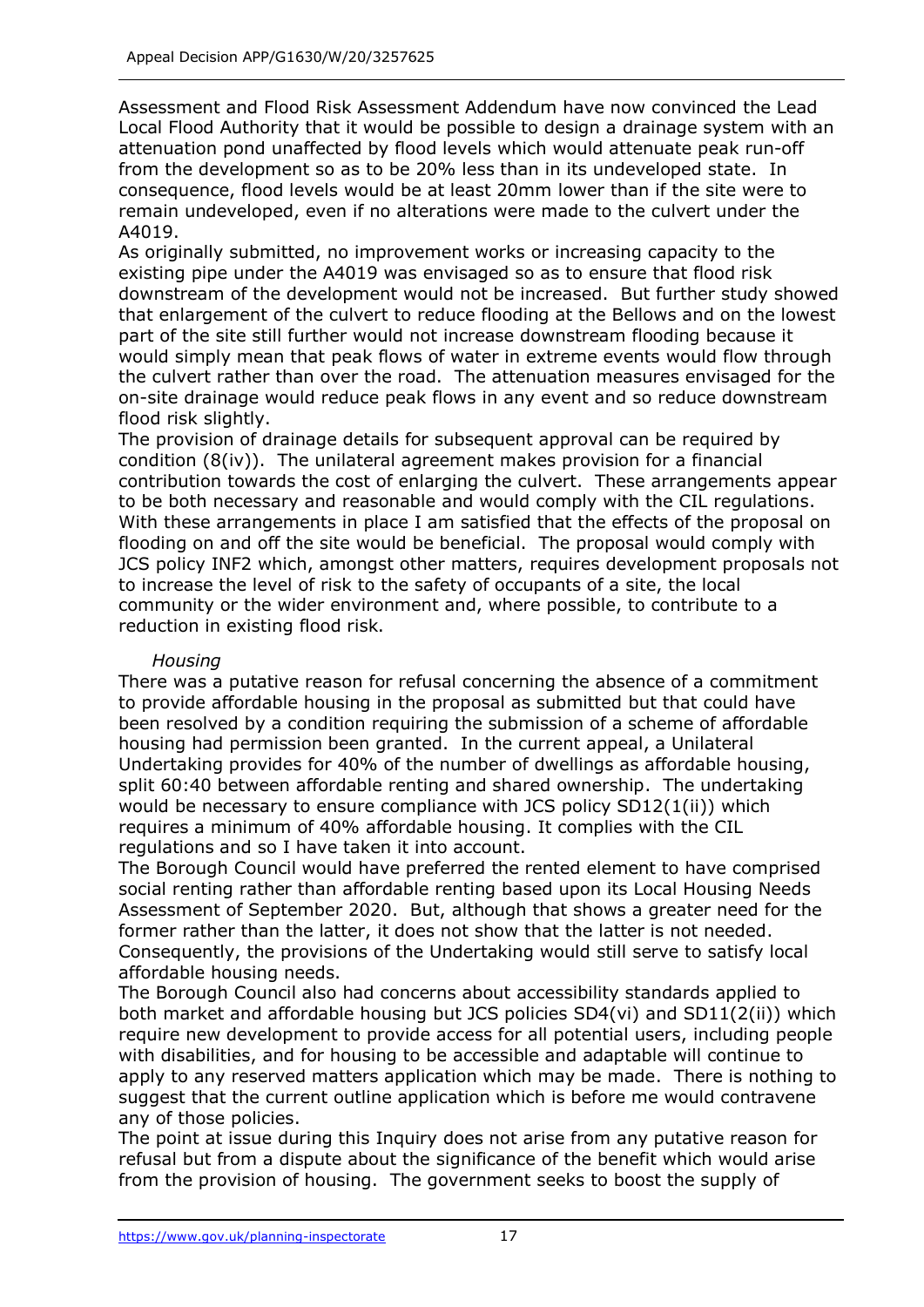housing, so any housing proposal must be regarded as providing a degree of benefit to set against any harm which the development may cause. The significance of the benefit is judged by reference to the Borough's housing need and its performance in meeting that need.

At its simplest, the provision of up to 95 dwellings would represent approximately 19% of the annual average housing requirement ascribed to Tewkesbury by the JCS, or nearly 4% of its averaged five-year requirement, or just under 1% of the total housing requirement for Tewkesbury for the plan period. At typical roll-out figures, the development would probably be developed over two years, so it would contribute about 10% of Tewkesbury's annual average requirement for each year of a two-year period, which in turn represents about 10% of the JCS plan period. In straightforward numerical terms, whichever way it is looked at, that is a significant contribution to the supply of housing in Tewkesbury and therefore a significant benefit.

The courts have held that greater significance should be given to the benefits of housing provision, in proportion to the size of shortfalls in housing supply. In this case, both parties are agreed that there is both a plan period shortfall of allocated sites and also that the Council cannot demonstrate a five-year housing supply. In a statement of common ground on housing need and supply the parties agree that there was a plan period shortfall of 2455 homes on adoption of the JCS (25% of the requirement for Tewkesbury) which is currently a plan period shortfall of 1525 dwellings (15% of the requirement for Tewkesbury). Hopes of closing that gap through the emerging local plan and a review of the Joint Core Strategy can only be aspirational at the current time and depend in part on approval being given to the allocation and development of the current appeal site. For the purposes of this appeal there remains a substantial shortfall in the identified housing land supply for the plan period. This adds significantly to the significant benefit which has already been identified as accruing to the appeal proposal.

The parties differ over the size of the shortfall in the five-year housing land supply. The calculation of a five-year supply is made by reference to an averaging of the plan period requirement. But, that does not reflect a reality in which supply can fluctuate wildly year by year. Thus, the trajectory for Tewkesbury contained within paragraph 7.1.36 of the JCS predicted a cumulative shortfall in delivery for the first four years of the plan period. This shortfall would be erased by year five (thus demonstrating an anticipated 6.3-year supply, on adoption, as stated in paragraph 7.1.19). Subsequently, there would be a considerable cumulative surplus in supply lasting until 2024-25. Thereafter, a cumulative shortfall would arise requiring ever more demanding annual requirements if the housing requirement for the plan period were to be met.

That prediction of a wildly fluctuating supply seems to have turned out in practice. The expected cumulative shortfall for 2024-5, is now expected to occur a year later than anticipated, according to the Council's December 2020 Housing Land Supply Position Statement. It is reflected in the Council's calculation of its five-year supply. The Council's claim of a 4.35-year supply would have been even lower had it looked only to the future and not taken account of past performance exceeding the annual average of the plan's requirement. That seems to me to be a just approach, because it reflects reality, not a theoretical formula applied without consideration of actual outturns. Nevertheless, it should not blind one to the pressing need to identify land for housing for the remainder of the plan period. As is usual in these matters, the appellant seeks to throw doubt on the accuracy of the Council's calculation of its five-year supply by challenging the delivery programme of two of its component sites. The evidence for the deliverability of these two sites is contradictory but, in truth, it matters little. Whether the Council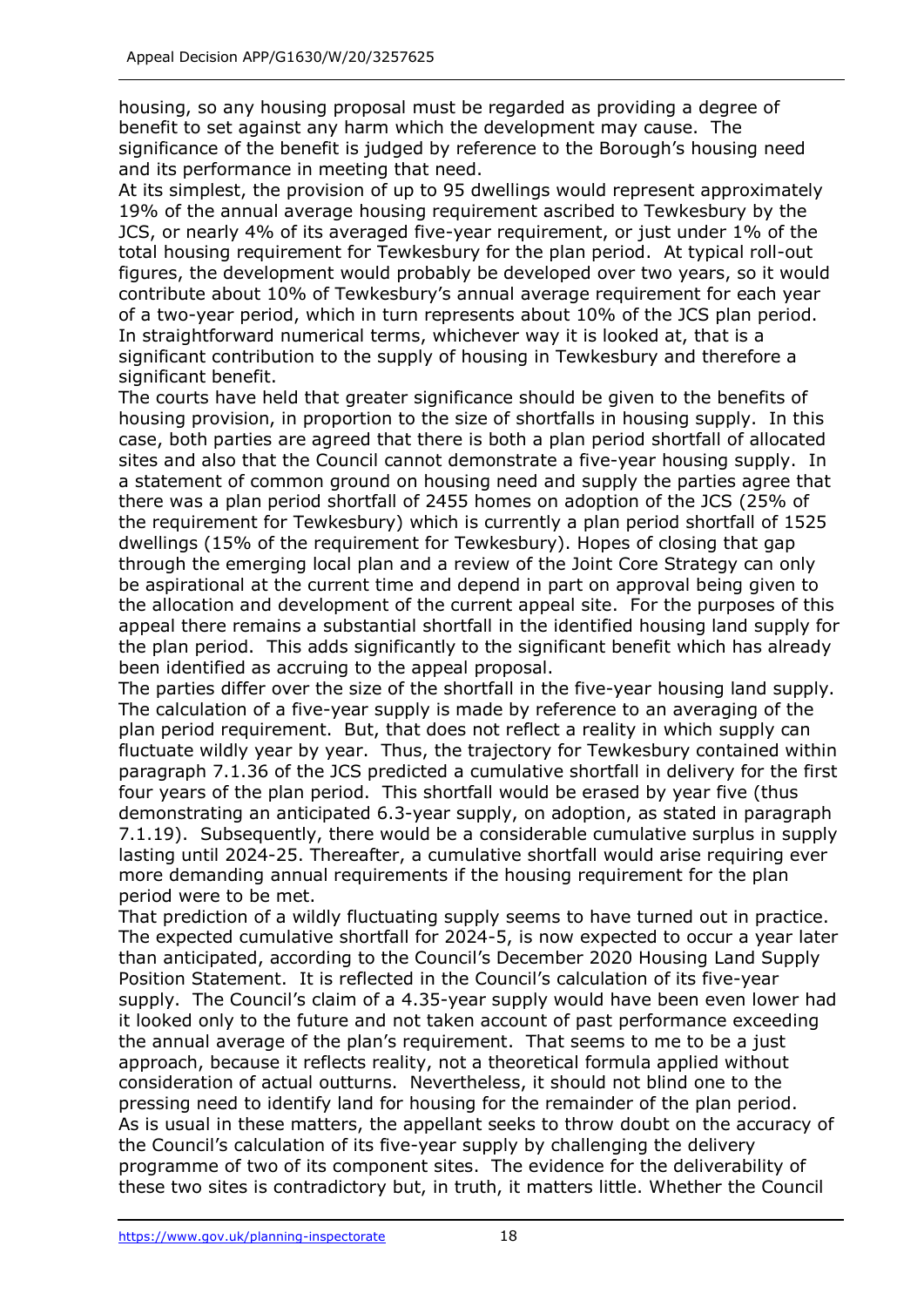has an identified supply of 4.35 years or a lesser figure if the two sites in contention are discounted, the fact is that it simply does not have a five-year supply now. Unless further sites for development are identified, either through emerging local plans or through the development management process, it is likely to have an even lower identified supply in future.

Consequently, in addition to enhancing the value which is placed on the benefit of providing housing, the shortfall means that paragraph 11(d) of the NPPF applies. This deems the policies which are most relevant for determining the application as out of date. It applies the presumption in favour of sustainable development. This means granting permission unless NPPF policies to protect areas or assets of particular importance provide a clear reason for refusal or unless any adverse effects of so doing would significantly and demonstrably outweigh the benefits when assessed against the polices in the NPPF taken as a whole. This NPPF paragraph is not disapplied by NPPF paragraph 177 because the appropriate assessment carried out earlier has concluded that the project would not adversely affect the integrity of the Severn Estuary SPA.

## *Schools*

It is accepted by both parties that the effect of the proposal on the demand for and provision of schools should be ascertained with reference to Department for Education guidance, *Securing developer contributions for Education* (November 2019).3 Paragraph 3 of this guidance advises that it is important that the impacts of development are adequately mitigated, requiring an understanding of:

• The education needs arising from development, based on an up-to-date pupil yield factor;

• The capacity of existing schools that will serve development, taking account of pupil migration across planning areas and local authority boundaries;

- Available sources of funding to increase capacity where required; and
- The extent to which developer contributions are required and the degree of certainty that these will be secured at the appropriate time.

Pupil yield factors (also known as pupil product ratios) are used to estimate the numbers of children that would arise from a development. They should be based on up-to-date evidence from recent housing developments. In Gloucestershire the most up to date evidence from recent housing developments is to be found in what is known as the Cognisant Study of 2019, examining 8690 dwellings at seven settlements.

JCS policy INF6 requires that, in identifying infrastructure requirements, development proposals will also demonstrate that full regard has been given, where appropriate, to implementing the requirements of the JCS Infrastructure Delivery Plan (the IDP) of 2014. As the IDP pupil yield factors are based on a 2007 assessment, they are no longer the most up to date evidence from recent housing developments and so it is no longer appropriate to use them as a basis for estimates of the effects of development on the demand for and provision of schools.

However, the use of the Cognisant Study is itself problematic and has been opposed, although not technically challenged, by some of the very bodies which commissioned its production. It has produced results which are startlingly high

 $3$  By following this advice, I have no need to come to a view on the allegation of the adoption by the County Council of a "new formulaic approach" denounced in national Planning Practice Guidance.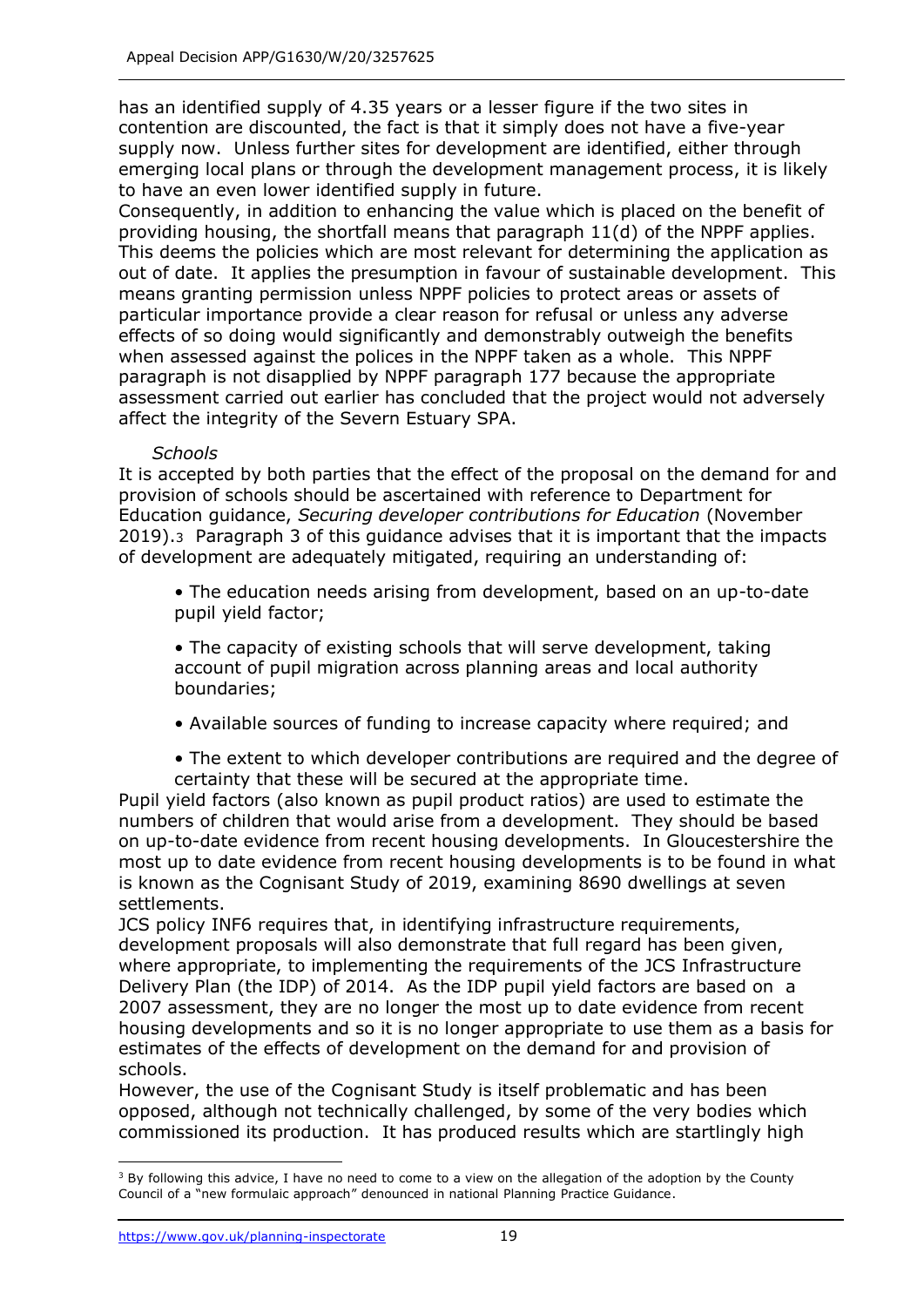when compared with previous figures for the area and with other local authority areas. The reasons remain not fully explained.

The Cognisant Study appears to be based on survey results weighted to correct the balance of participating returns so as to correspond with actual mix of dwellings of different sizes on the developments surveyed. The survey was by face to face interviews with residents who agreed to participate, so was self-selecting. There is no report of any check on whether participants were representative of those who chose not to participate (perhaps because they had no children and so would not have been interested in a survey intended to establish child product ratios) nor any consequent weighting. Nor, as Mr Tiley points out, was any adjustment made for second homes or vacant dwellings. It would be wrong to presume that new developments are immune from the vicissitudes of life which cause dwellings to become vacant. For both these reasons, the child product ratio identified by the Cognisant Study will have been exaggerated. Nevertheless, it is the best and most recent evidence available.

In translating its child product ratios into pupil product ratios, the advice of paragraph 13 of the DfE advice is relevant. It does not require their moderation with regard to their effects on the viability of a development but it does observe that; "All education contributions are based on an assessment of probability and averages, recognising that the precise mix of age groups and school choices cannot be known before a development is built."

By contrast, the County Council's pupil product ratios take a fail-safe approach (or worst case scenario as the County Council's advocate described it in paragraphs 52, 56 and 57 of his closing submissions) of seeking to ensure provision for all contingencies rather than an assessment of probability and averages.

Consequently, as Mr Tiley points out, no allowance is made for parents who may choose to have their children educated outside of the state sector4. Paragraph 102 of the County Council's previously adopted Local Developer Guide noted that child yield was reduced to take account of these factors but the emerging Local Developer Guide (now adopted) does not. This omission contributes to exaggerate further the pupil product ratios used by the County Council5.

This particular cause of exaggeration would apply forcefully to early years calculations where, although local authorities have a duty to ensure early years childcare provision within the terms set out in the Childcare Acts and the DfE has scaled up state funding of early-year places, many early years settings fall within the private, voluntary and independent (PVI) sector, as paragraph 9 of the DfE advice points out. But the exaggeration also applies, to a lesser degree, to the primary and secondary sectors.

Finally, as Mr Tiley correctly points out, the County Council's calculations of pupil product ratios take no account of the fact that most house moves take place over short distances with the result that many prospective child residents are already in attendance at Gloucestershire schools and would not be new to the system. The County's view that such house moves would be backfilled by new residents with equal demands on the school system is mistaken because, as is well known, average household sizes nationally are falling as a result of the fragmentation of families, delays in family formation and the greater longevity of elderly households whose children have left home. Gloucestershire is not exempt from these phenomena.

<sup>4</sup> Although Mr Chandler, at paragraph 6.12 of his evidence, asserts that the Cognisant study only took account of pupils educated in state schools.<br><sup>5</sup> J do not nood to consider argue

I do not need to consider arguments about the status of the County Council's Local Developer Guide. What matters are the pupil product ratios themselves, not the vehicle in which they travel.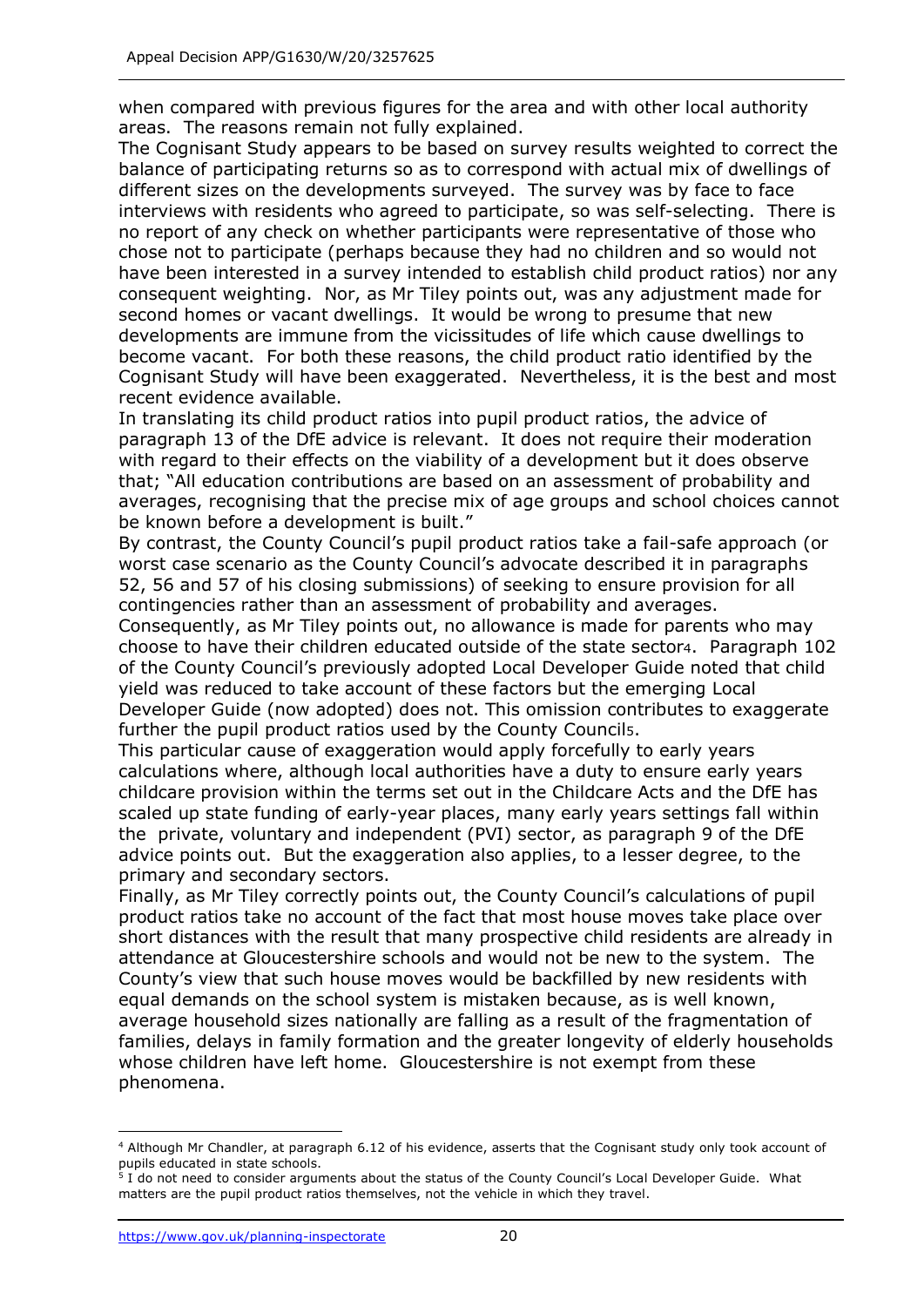For all the above reasons, together with the County Council's record of overestimation of numbers of pupils in its forecasts6, I am not convinced by the County Council's calculations of the pupil demand likely to arise from the proposal. I find Mr Tiley's calculations more convincing, supported as they are by the "sense check" of the NEMS Market Research survey and by comparisons with other Local Education Authority areas. Nevertheless, in case I am mistaken, and to ensure the robustness of my decision, for the purposes of the remainder of this section of my decision, I use the "worst case scenario" of the County Council's figures, as does the appellant's expert, Mr Tiley; 28.5 pre-school places, 39 primary school places, 19 secondary school places and 6.5 post-16 places.7

The second bullet point of the DfE advice is to examine the capacity of existing schools that would serve the development. There is further DFE advice on how this is to be done in the form of its *School Capacity Survey 2019 Guide to forecasting pupil numbers in school place planning*. Projections of pupil numbers are to be made for primary years (reception to year 6) and for secondary years (years 7 to 11 (or 13 where schools have sixth forms)) using one set of planning areas for the primary projections and a second set for secondary years.

The planning areas should be mutually exclusive groups of schools that represent admissions patterns and reasonable alternatives to one another. National Planning Practice Guidance similarly refers to a need to consider school capacity within the relevant school place planning areas. There is no suggestion that the examination of capacity should be limited to only one primary and one secondary school to serve the development, yet this is what the County Council has done in basing its attitude towards the development on the view that Norton Primary School and All Saints Academy secondary school lack the capacity to serve the development. In fact, in the current case, even to base an assessment on school planning areas rather than individual schools may be unrealistic because the site is located on the cusp of three primary school planning areas (Churchdown/Innsworth school planning area D35, Tewkesbury school planning area D10 and Hesters Way Cheltenham school planning area D32) and two secondary school planning areas (Tewkesbury D48 and Cheltenham D53). It lies within but close to the edges of Churchdown/Innsworth primary school planning area and Tewkesbury secondary school planning area.

The County Council seeks to justify its choice of examining capacity in a more limited way with reference to the distance to be travelled (incurring less public expenditure on transport costs) and the desirability, in terms of social cohesion, of accommodating all the pupils deriving from the development at a single school. I am not persuaded by these arguments for the following reasons.

Firstly, they do not appear to take account of parental choice. Secondly, in terms of social cohesion, there is no evidence to suggest that all present child residents of Coombe Hill attend the same primary and secondary schools together. Not all parents would support such attempts at social engineering in any event. Thirdly, Norton, at a distance of 2.9 miles from the appeal site may be the closest primary school to the appeal site but that is still at a distance which primary school children are unlikely to walk (although a footpath is provided the full length of the A38, it is not continuously on the same side of the road and so would require crossing the main road twice between Coombe Hill and Norton, an implausible proposition for unaccompanied children of primary school age) and so motorised transport is likely. If transported by car, the differences in distances involved (3 miles to Tredington, 3.2 miles to the other options) are unlikely to figure largely in parents'

<sup>6</sup> Demonstrated in amended figures 10.3 and 10.4 of Mr Tyler's evidence

Paragraph 7.5 of Mr Chandler's proof of evidence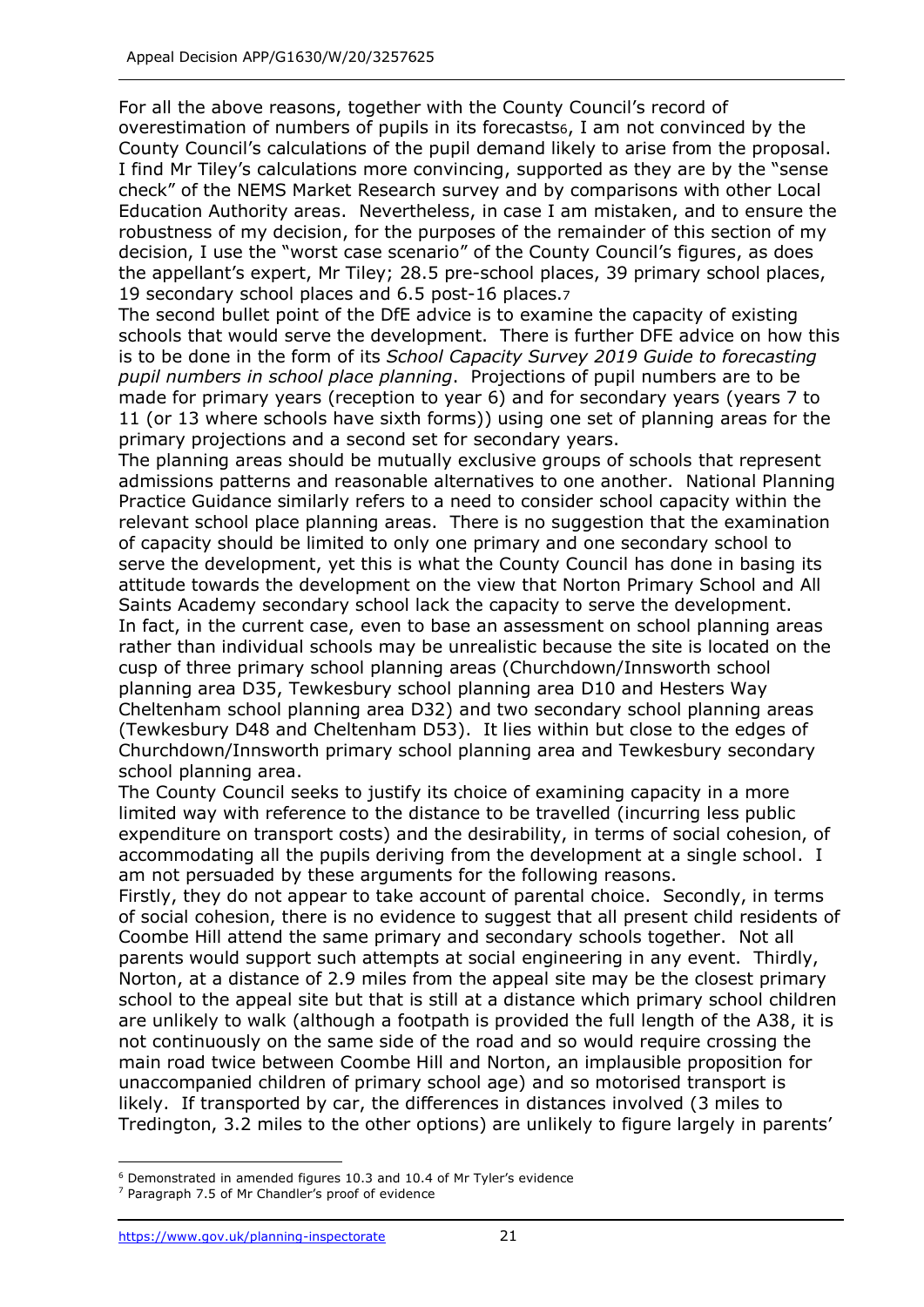choices. If transported by public transport, the greater frequency of bus services to John Moore Primary School, even with a five minute walk to and from the bus stop, is likely to make an accompanied round trip more convenient than using the less frequent service to Norton. Fourthly, the difference in travel times and distances between the two secondary schools in contention; All Saints Academy (3.2 miles) and Tewkesbury School (4.7 miles) is again unlikely to be determinative of parental choice.

For all the above reasons, I am persuaded more by the appellant's approach to analysis of school capacity available to serve the development than by the County Council's analysis. There is a further dispute between the parties as to whether capacity means 100% occupancy of a school or (as the County Council argues) 95%. I accept the advice given in the Audit Commission's publication *Trading Place: the Supply and Allocation of School Places* that a sensible approach would be to plan for a 95% occupancy rate at schools and accept some variation, say plus or minus 10% around this target. That is to say that capacity means a figure of between 85 and 105% occupancy. In practice, it does not make any difference to the outcome in this case, when assessed across school planning areas or groups of proximate schools.

For pre-school provision, I note that paragraph 2.23 of the Statement of Common Ground on Educational Contributions acknowledges that "capacity may be available to meet demand." Nothing that I subsequently heard during the Inquiry causes me to reach a different conclusion. The SOCG notes that the utilisation of that capacity must be funded but that is an ongoing revenue cost. It is incurred whether the capacity is used by residents of existing or new development. Insofar as it is publicly funded, it is publicly funded from the taxes or rates of both new and existing residents as a revenue cost. There should not be an expectation of any capital contribution from new development on that account.

For primary schools, even using the County Council's exaggerated pupil product ratios, there would be sufficient capacity in 2023 within the Churchdown/Innsworth primary school planning area in which the appeal site lies to absorb the demand arising from the development without the need for expanding accommodation (between 92 and 203 spaces available, 39 required, resulting in 89.8-96.7% occupancy). Alternatively, looking across primary school planning areas to the nearest primary schools to the appeal site, there would be sufficient capacity to absorb the demand arising from the development without the need to expand accommodation. Indeed, one school (Queen Margaret Primary School) could accommodate all the children arising from the development without exceeding 95% occupancy.

Similarly, for secondary schools and sixth form demand, even using the County Council's exaggerated pupil product ratios, there would be sufficient capacity within the Tewkesbury Secondary School planning area in which the appeal site lies to accommodate the demand arising both from the development and from other committed developments, without any need for expanded premises. Tewkesbury School itself is forecast to have a surplus capacity of at least 373 places in 2024/5, more than sufficient to accommodate pupils expected to arise from other committed developments (161.5) as well as those which the Council expects to arise from the appeal proposal (19).

The Council argues that the capacity should be reserved for other allocations in its emerging Local Plan but there is no guarantee that they would be found sound or come forward, nor any reason why capacity should be reserved for those prospective developments rather than for the appeal in hand. Appraisals of the consequences of demand arising from new development are usually made on the basis of actual proposals as applications are made, together with committed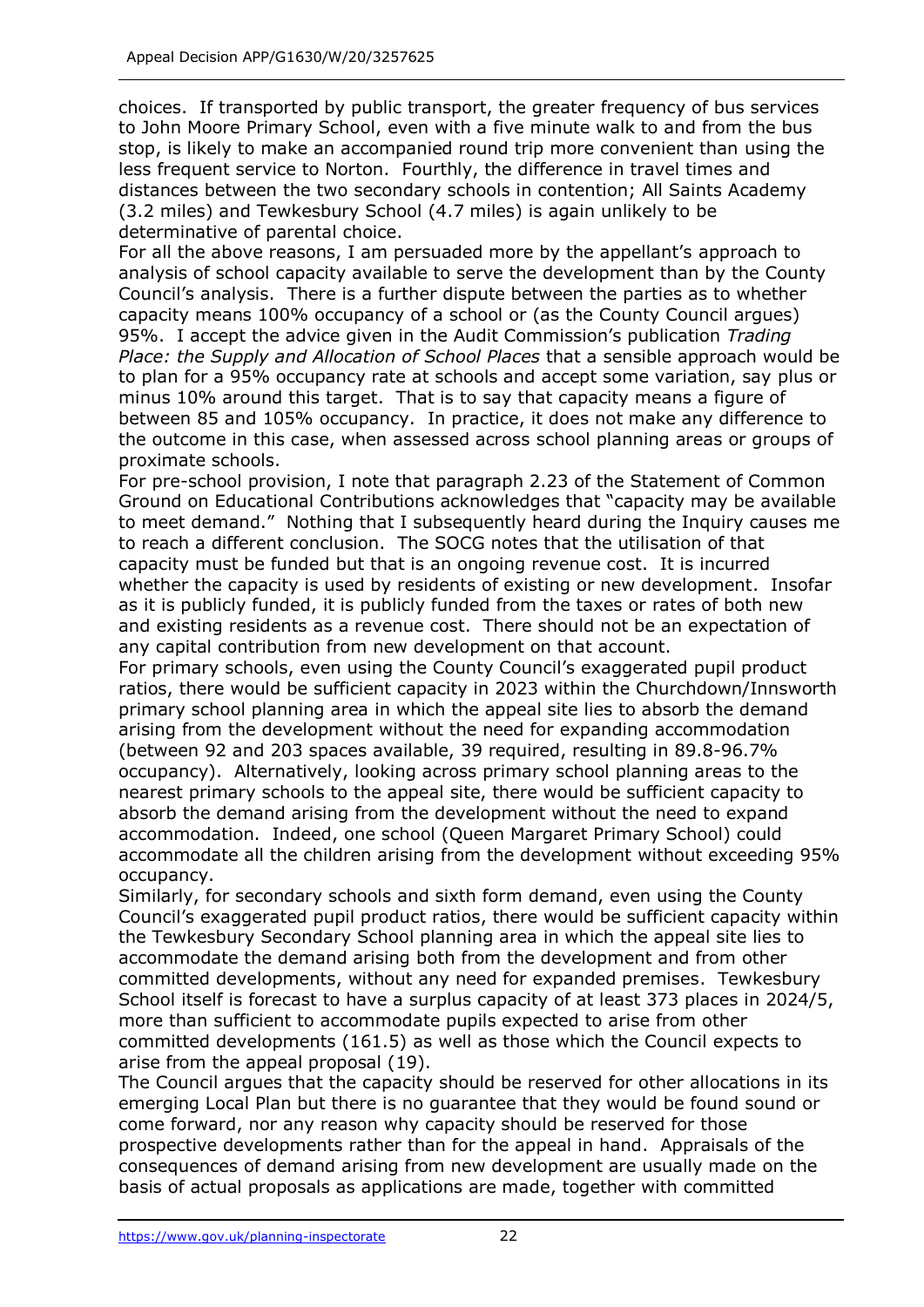permissions. On that basis, there would be no shortfall requiring the appeal proposal to contribute to an expansion of capacity.

I therefore conclude that the effects of the proposal on the demand for and provision of schools would be acceptable without the need for any provision of expanded facilities. The appeal proposal would comply with Policy GNL11 of the Tewkesbury Borough Local Plan to 2011 (adopted March 2006) and Policies INF4, INF6 and INF7 of the Gloucester, Cheltenham and Tewkesbury Joint Core Strategy 2011 – 2031. Amongst other matters, these require that planning permission will not be given unless the infrastructure and public services necessary to enable the development to take place are available.

It follows that I do not need to consider the third and fourth bullet points of the DfE advice on securing developer contributions for Education. It also follows that the provisions of the Unilateral Undertaking for financial contributions to be made in respect of Education contributions (the pre-school years contribution, the primary education contribution, the secondary education contribution and the sixth form education contribution) are unnecessary and so, do not meet the statutory tests of the CIL regulations. I have therefore taken no account of them in reaching my decision.

It also follows that I do not need to opine on a matter which took a considerable amount of inquiry time. That issue was the propriety and reasonableness of levying a CIL charge (apparently introduced and originally justified on the basis of raising money to be spent on the provision of education but subsequently the subject of a decision to divert the revenue to other causes) whilst simultaneously seeking contributions to education capital expenditure through planning obligations.

*Open space, outdoor recreation, sports and community facilities* The County's case for seeking a financial contribution towards the provision of additional or improved library facilities in Tewkesbury to serve the development was not contested and appears to be well-founded. The inclusion of a financial contribution for this purpose within the Unilateral Undertaking would satisfy the need to make such a contribution towards the provision of that particular community facility. It appears to be necessary to make the development acceptable in planning terms, directly related to the development and fairly and reasonably related to it in scale and kind and so it would comply with the CIL regulations.

Paragraphs 1.26 and 5.2 and Schedule 3 of the Unilateral Undertaking to the Borough Council commit the developer to provide no less than 2.4ha of public open space on site, designed in such a manner as to encourage recreation activity to be diverted away from the Coombe Hill Canal SSSI, including a Locally Equipped Area for Play (LEAP) and laid out prior to the first occupation of any dwelling on site. The undertaking also makes provision for future maintenance of the open space. These arrangements would exceed the requirements of policy RCN1 of the Tewkesbury Local Plan to 2011 adopted in March 2006, which specifies a quantity of open space to be provided on site in proportion to the expected population, amounting to a total of 0.28 ha in this case. The proposals would comply with policies INF4, INF6 and INF7 of the Gloucester, Cheltenham and Tewkesbury Joint Core Strategy 2011 – 2031. Amongst other matters, these require that planning permission will not be given unless the infrastructure and public services necessary to enable the development to take place are available.

The quantity of open space proposed would also be adequate to serve the site under development adjacent to the Swan public house at Coombe Hill and so the arrangements would also comply with policy COO1 of the emerging local plan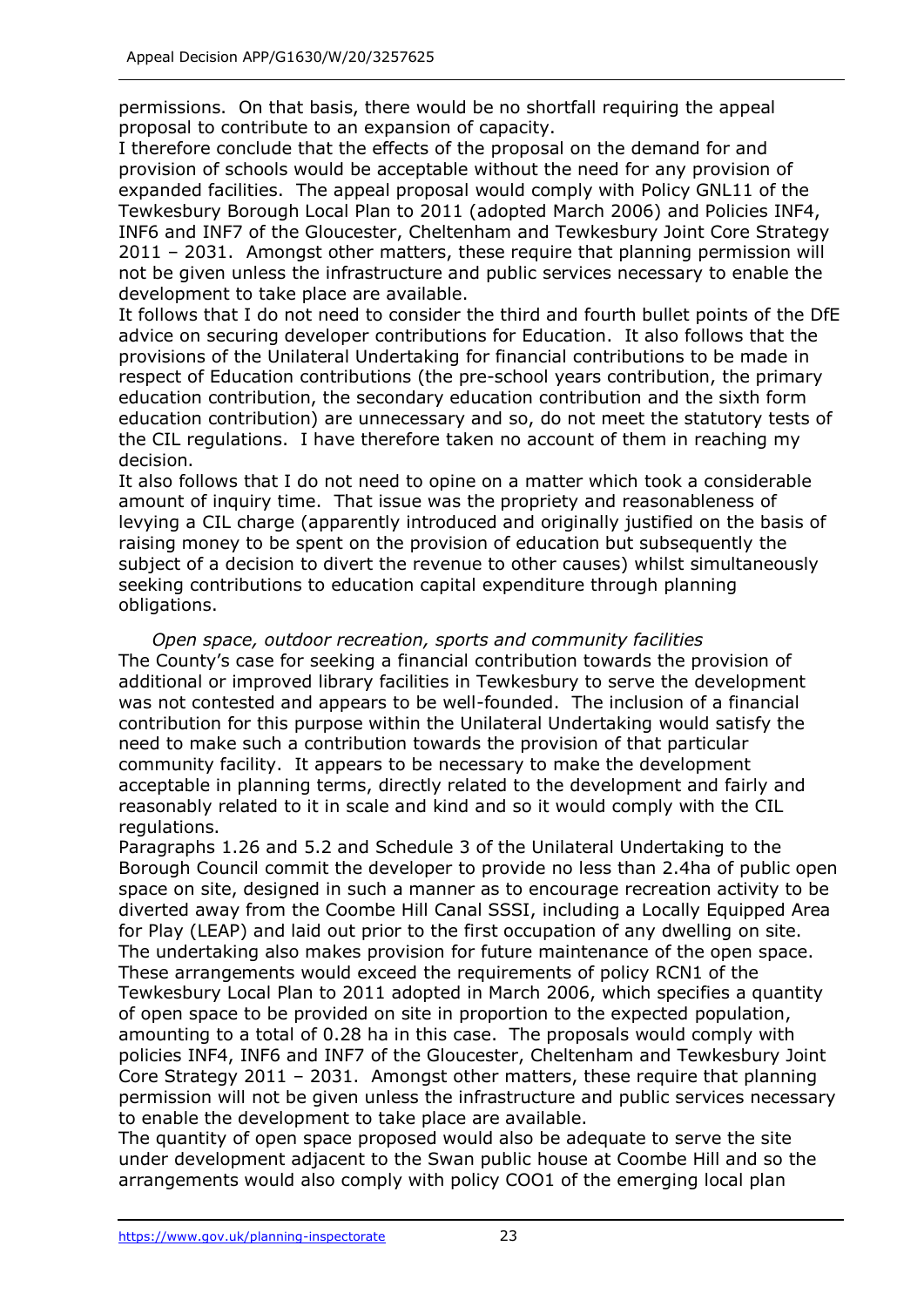which would require accessible open space to be provided on site for use by the wider community, contribute to the wider green infrastructure network envisaged by the JCS, deliver biodiversity net gains and mitigate against increased recreational pressures on the Coombe Hill Canal SSSI.

These arrangements set out in the Unilateral Undertaking would be necessary to make the development acceptable in planning terms, would be directly related to the development and would be fairly and reasonably related to it in scale and kind. They would therefore comply with the CIL regulations and so I have taken them into account in making this decision.

## *Other matters*

A built heritage statement submitted with the application identifies a minor degree of harm to be caused to a Grade 2 listed building, Grange Farm Barn at Walton Grange Farm, to the north of the site. This might be thought to trigger the statutory duty set out at s66 of the Planning (Listed Buildings and Conservation Areas Act 1990) to have special regard to the desirability of preserving the building or its setting or any features of special architectural or historic interest which it possesses.

There is no suggestion that the development would have any effect on the preservation of the listed building but its setting does need to be considered. The barn can be seen across the site from the A4019 but, in that view, it can be seen that the barn is set within a huddle of buildings which comprise the farm complex and which is itself a part of the group of buildings which comprises the northernmost element of the scattered Coombe Hill settlement.

I do not demur from the opinion expressed in the appellant's built heritage statement that the primary experience of the listed building is in the immediate setting of its surrounding farm complex. Although the appeal site currently makes a minor positive contribution as a small part of the wider agricultural landscape which surrounds the hamlet of which the barn and farm buildings are a part, the essential character of the barn is that it is set within that hamlet and is not freestanding within the countryside.

Similarly, I concur with the conclusion of the built heritage statement that overall, the proposed development will likely result in a minor degree of harm to the significance of the Barn through a change to the wider setting of the heritage asset and the erosion of part of the wider agricultural context. Nobody other than the appellants' own consultant has commented on this matter and so I conclude that the harm would be so much less than substantial as to be practically imperceptible. Nevertheless, it is a harm to be weighed against the public benefits of the proposal which I do in the concluding section of this decision.

# *Planning balance*

As it turns out, subject to some of the Unilateral Undertakings and with the conditions attached to this permission, the planning balance is almost entirely onesided. The site is an entirely appropriate location for new development of the scale proposed. There is nothing in the material before me to demonstrate that the effect of the quantity of development proposed on the character and appearance of the area need be anything other than acceptable. There would be an almost imperceptible degree of harm to the setting of a listed building. The proposal would have no significant adverse effects upon the integrity and conservation objectives of the Severn Estuary Special Protection Area and Ramsar Site. The effects of the proposal on the Coombe Hill Canal SSSI would be acceptable.

The proposal would not increase the level of risk to the safety of occupants of the site, the local community or the wider environment and would contribute to a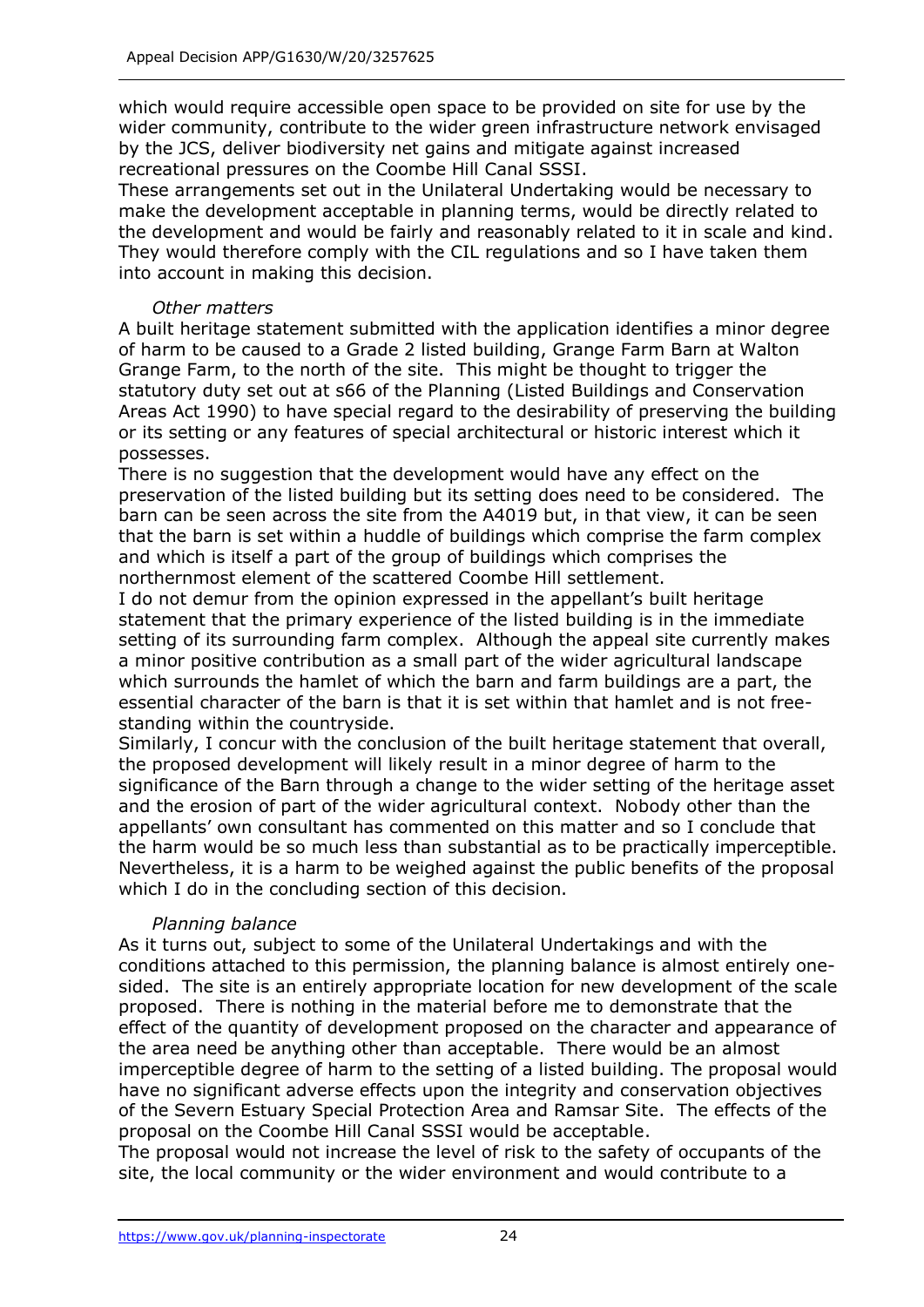reduction in existing flood risk. The housing to be provided would make a significant contribution to the supply of housing in Tewkesbury. Its benefit would be enhanced when considerations of both the inadequacy of supply inherent in the local plan and shortfalls in the current five-year housing land supply are taken into account. The effects of the proposal on the demand for and provision of schools would be acceptable without the need for any provision of expanded facilities. Provision for open space, outdoor recreation, sports and community facilities would meet and exceed development plan requirements. Overall, the public benefits of the proposal would clearly outweigh any minor harm to the setting of the nearby listed building and so the appeal should be allowed.

#### *Conditions*

The parties suggested thirty-six conditions which they felt might be necessary in the event of my allowing the appeal. I have considered these in the light of national guidance and the tests set out in the NPPF, preferring where appropriate the model wording of the annex to the otherwise superseded circular 11/95, *the use of conditions in planning permissions*.

The first three conditions are required by law. The fourth applies the decisions of the courts in respect of parameter plans and is necessary to give effect to the appellants' request for the access to the site to be considered in detail. Condition (5) is necessary because the effects of the development have been considered in relation to a maximum number of dwellings.

Conditions (6), (7) and (8) are pre-commencement conditions necessary to secure details (or the implementation of details) of matters which would not necessarily be included in reserved matters. Some of these requirements (e.g condition 8(ii) are recommended by the appellants' consultants). Other requirements of these conditions are necessary to comply with an aspect of development plan policy. Conditions (9) and (10) are likewise intended to secure details (or the implementation of details) of matters which would not necessarily be included in reserved matters but which do not need to be pre-commencement conditions. Condition 11 is necessary because Coombe Hill currently has no street lighting and the Parish Council is anxious to retain that rural characteristic; the condition would allow the Borough Council to give careful consideration to the characteristics of any lighting scheme proposed.

I have not included a requirement for the submission of a design principles document because I have found the previously submitted DAS to be adequate in establishing principles of design. JCS Policies SD3, SD4 and SD6, which apply design considerations, will continue to apply to reserved matters applications and to applications for the discharge of conditions; approval of this outline application does not override the need to comply with those policies when detailed applications are made.

Nor have I included a requirement for the submission of precise details or samples of external facing, roofing or hard surfacing materials because appearance is a reserved matter, details of which are anyway required by condition (1). The definition of appearance in the DMPO includes architecture, materials, decoration, lighting, colour and texture.

Likewise, I have not included a condition requiring the submission of details of boundary treatment because landscaping is also a reserved matter defined in the DMPO as including screening by fences, walls or other means. For similar reasons, other than the imposition of condition (7) applying the tree protection recommendations of the appellants' consultant, I have not included the suite of suggested conditions relating to landscaping and landscaping management plans because landscaping is a reserved matter, detailed submissions of which are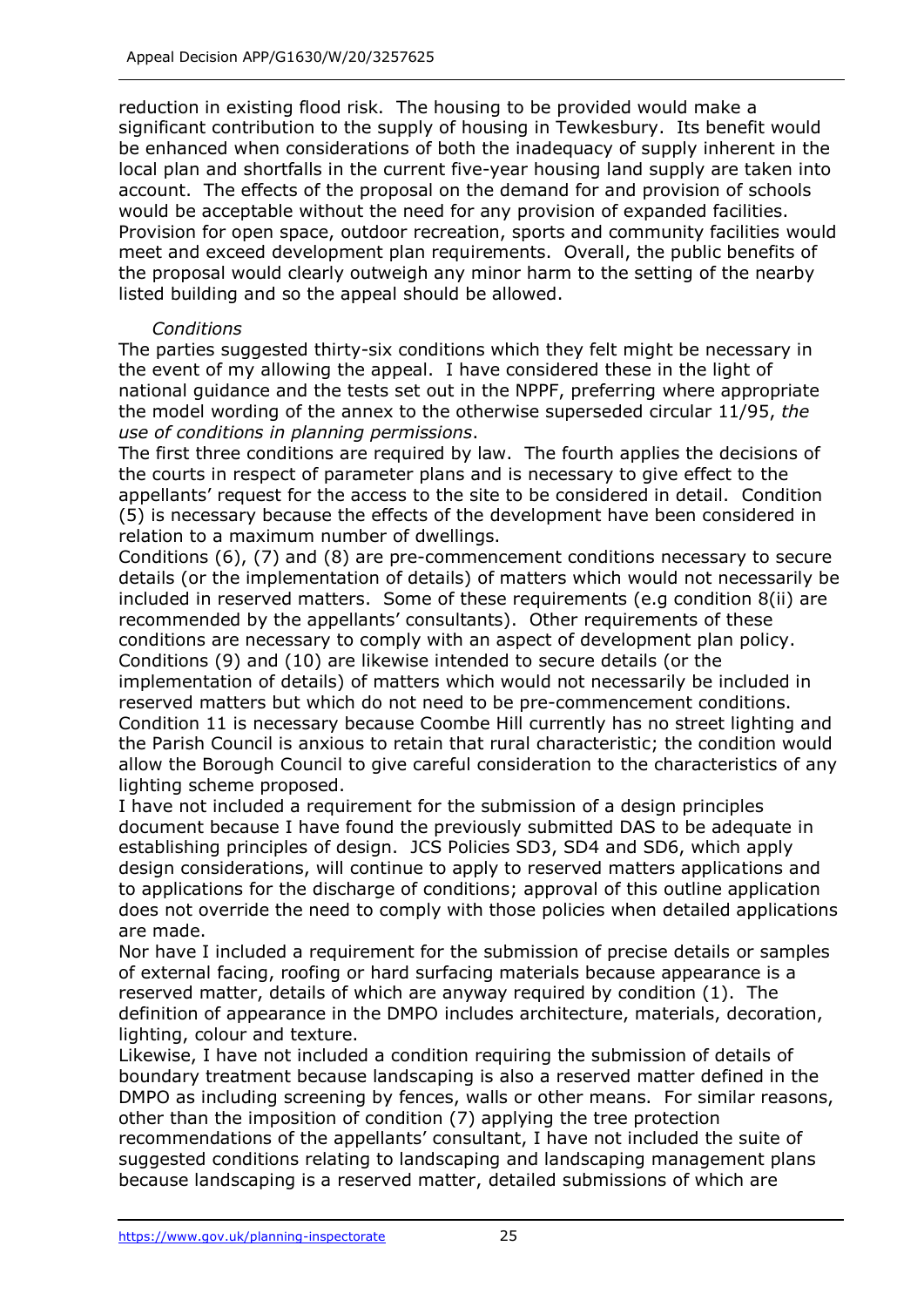required anyway by condition (1) and which may obviate the necessity of the additional conditions suggested. If the detailed submissions give rise to the need for further conditions, they can be applied at that stage.

I have not included conditions requiring a survey of visitors to the Coombe Hill Canal and Meadows nature reserve for reasons explained earlier or for the preparation of a visitor management plan because that is best left to the discretion of the Gloucestershire Wildlife Trust. I have not included conditions requiring the provision of open space because that is required by the Unilateral Undertaking given to the Borough Council. The provision of a LEAP is shown on plan 2 attached to the Undertaking, forming part of the definition of On Site Open Space in paragraph 1.26 of the obligation.

I have included condition 10(vi) because I am not entirely satisfied that the provisions of the Unilateral Undertaking to Tewkesbury Borough Council which would provide the Council with money to be used towards the preparation and provision of household information packs for each dwelling would necessarily ensure that each household would receive the packs containing the appropriate material as intended. Much of the intended content of the packs would need to be derived from material contained within the appellants' consultants' documentation and it would be the appellants who would have knowledge of the intended first occupation dates of each dwelling, so I do not think it would be sufficient simply to devolve responsibility to the Council by means of a payment.

*P. W. Clark*

Inspector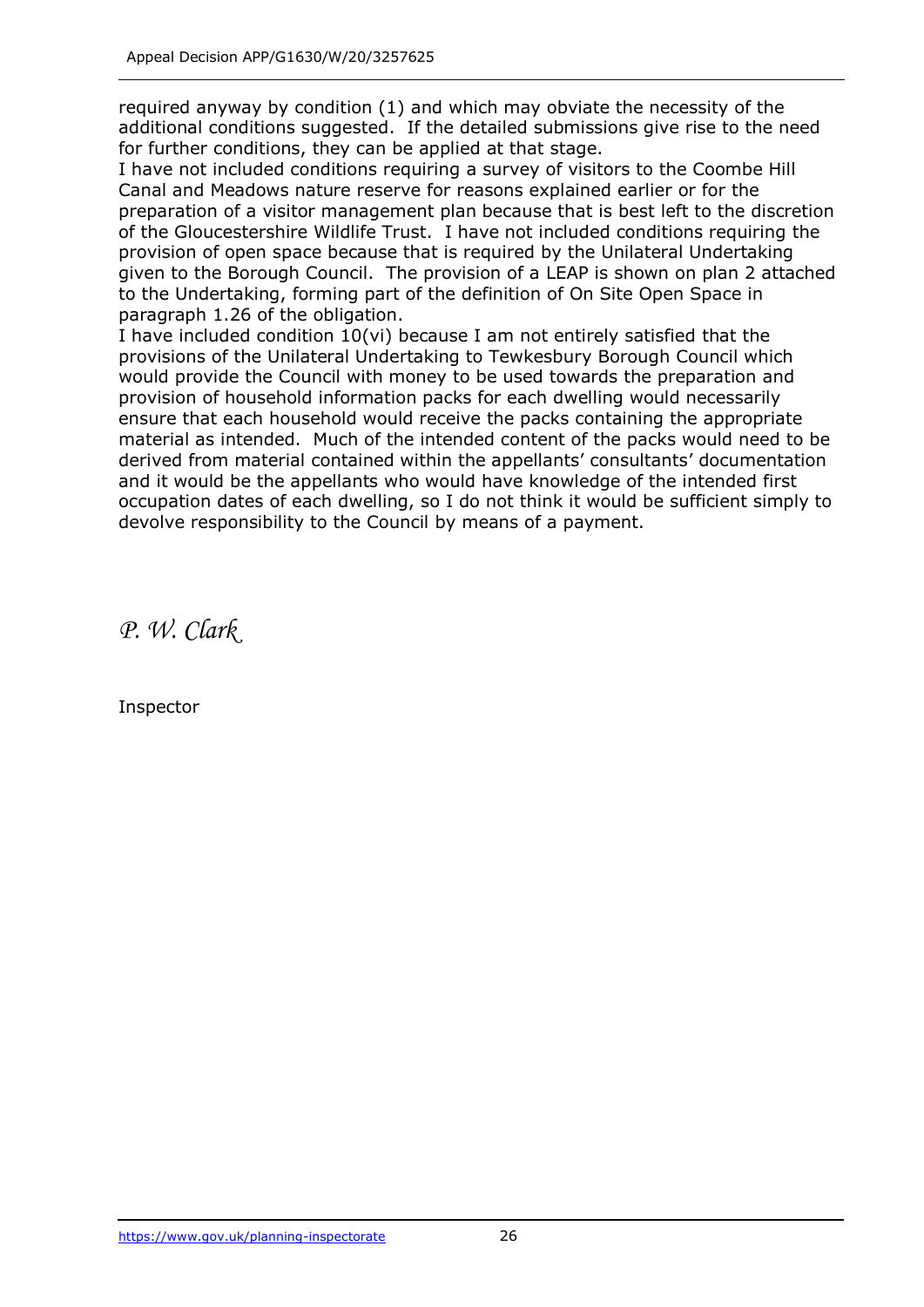## **APPEARANCES**

FOR THE LOCAL PLANNING AUTHORITY:

Meyric Lewis Of counsel, instructed by Jeremy Patterson of

|                         | Tewkesbury Borough Council                       |
|-------------------------|--------------------------------------------------|
| He called               |                                                  |
| Karen Colebourn         | Director and Principal Ecological Consultant at  |
| <b>BSc(Hons) FCIEEM</b> | Ecological Planning & Research Ltd (EPR)         |
| Alice Goodall BSc MA    | Urban Design Officer, Tewkesbury Borough         |
| <b>MRTPI</b>            | Council                                          |
| Hannah Millman          | Joint Core Strategy Planning Policy              |
| B.Sc.(Hons), MSc,       | Manager                                          |
| <b>MRTPI</b>            |                                                  |
| Paul Hardiman           | Community Infrastructure Levy (CIL) Manager      |
| LLB(Hons), PG Dip,      | for the three Joint Core Strategy (JCS) Councils |
| MBA, MSc, CMILT,        | of Cheltenham Borough, Gloucester                |
| <b>MRTPI</b>            | City and Tewkesbury Borough                      |
|                         |                                                  |

Rachel Hill and Gary Spencer took part in the discussion on obligations and conditions

FOR THE COUNTY COUNCIL:

| Douglas Edwards QC                     | instructed by Bridgette Boucher, Senior Lawyer,<br>Gloucestershire County Council |
|----------------------------------------|-----------------------------------------------------------------------------------|
| He called                              |                                                                                   |
| Stephen Chandler                       | Place Planning Manager, Gloucestershire County                                    |
| BSc(Hons)                              | Council                                                                           |
| Liz Fitzgerald BA(Hons)<br>DipTP MRTPI | Barker Parry Town Planning                                                        |

Bridgette Boucher and Stephen Hawley took part in the discussion on obligations and conditions

FOR THE APPELLANT:

| Paul G Tucker QC             | Assisted by Constanze Bell, of Counsel,<br>instructed by David Hutchison of Pegasus Group |
|------------------------------|-------------------------------------------------------------------------------------------|
| He called                    |                                                                                           |
| Tim Goodwin BSc(Hons)        | Director, Ecology Solutions                                                               |
| <b>MSc MIEnvSc MCIEEM</b>    |                                                                                           |
| Neil Tiley BSc(Hons)         | Director, Pegasus Group                                                                   |
| <b>AssocRTPI</b>             |                                                                                           |
| Paul Harris BA DipLA         | Director, MHP Design Ltd                                                                  |
| CMI T                        |                                                                                           |
| David Hutchison              | Executive Planning Director, Pegasus Group                                                |
| <b>BSc(Hons) DipTP MRTPI</b> |                                                                                           |

Robyn Evans took part in the discussion on obligations and conditions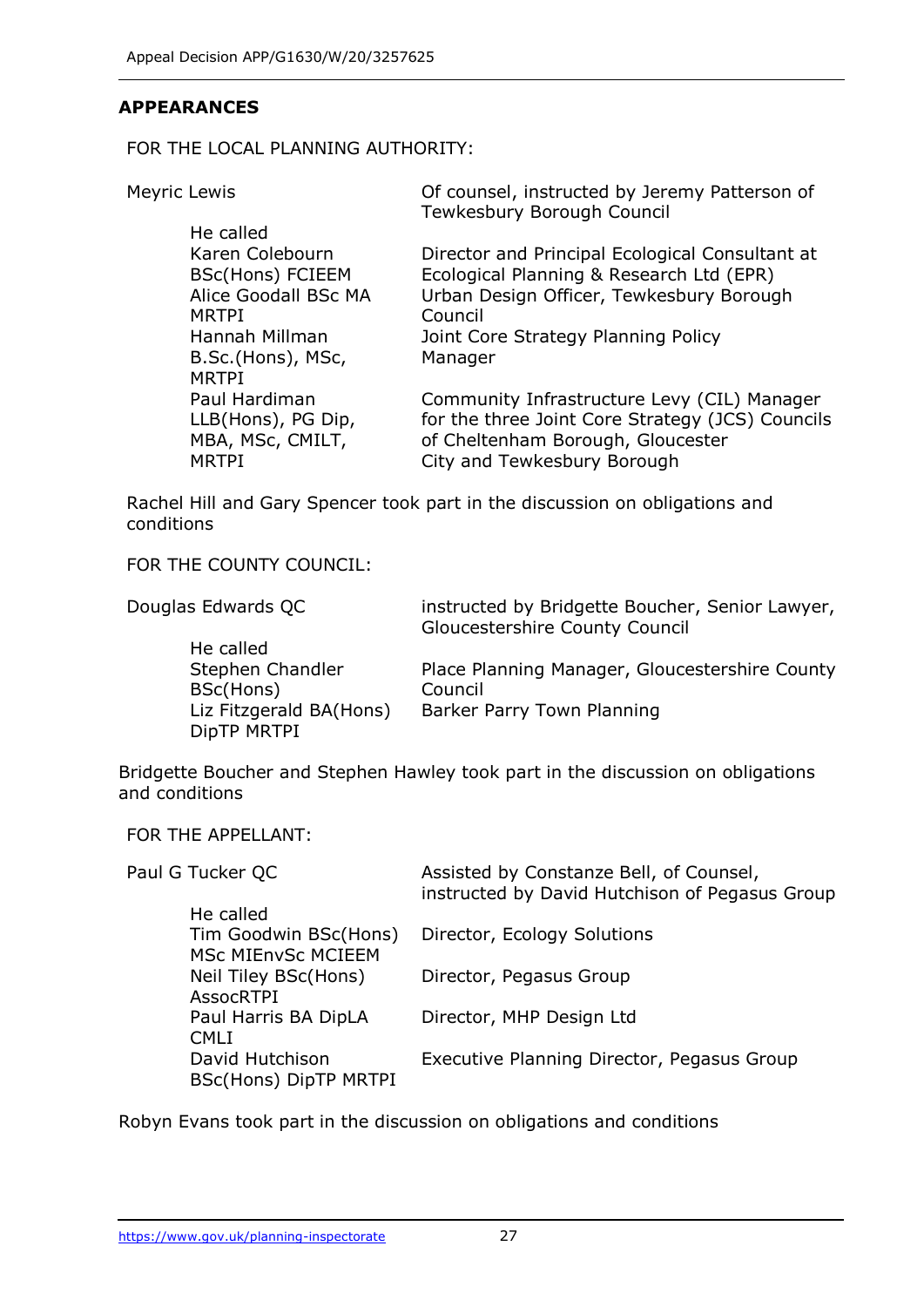#### INTERESTED PERSONS:

Colin Withers **Coordinator of Leigh Parish Neighbourhood Plan**<br>John Arkell **Coordinator Council** Leigh Parish Council Mike Smart **Canadian Communist** Ornithologist Andy Eagle **Local resident**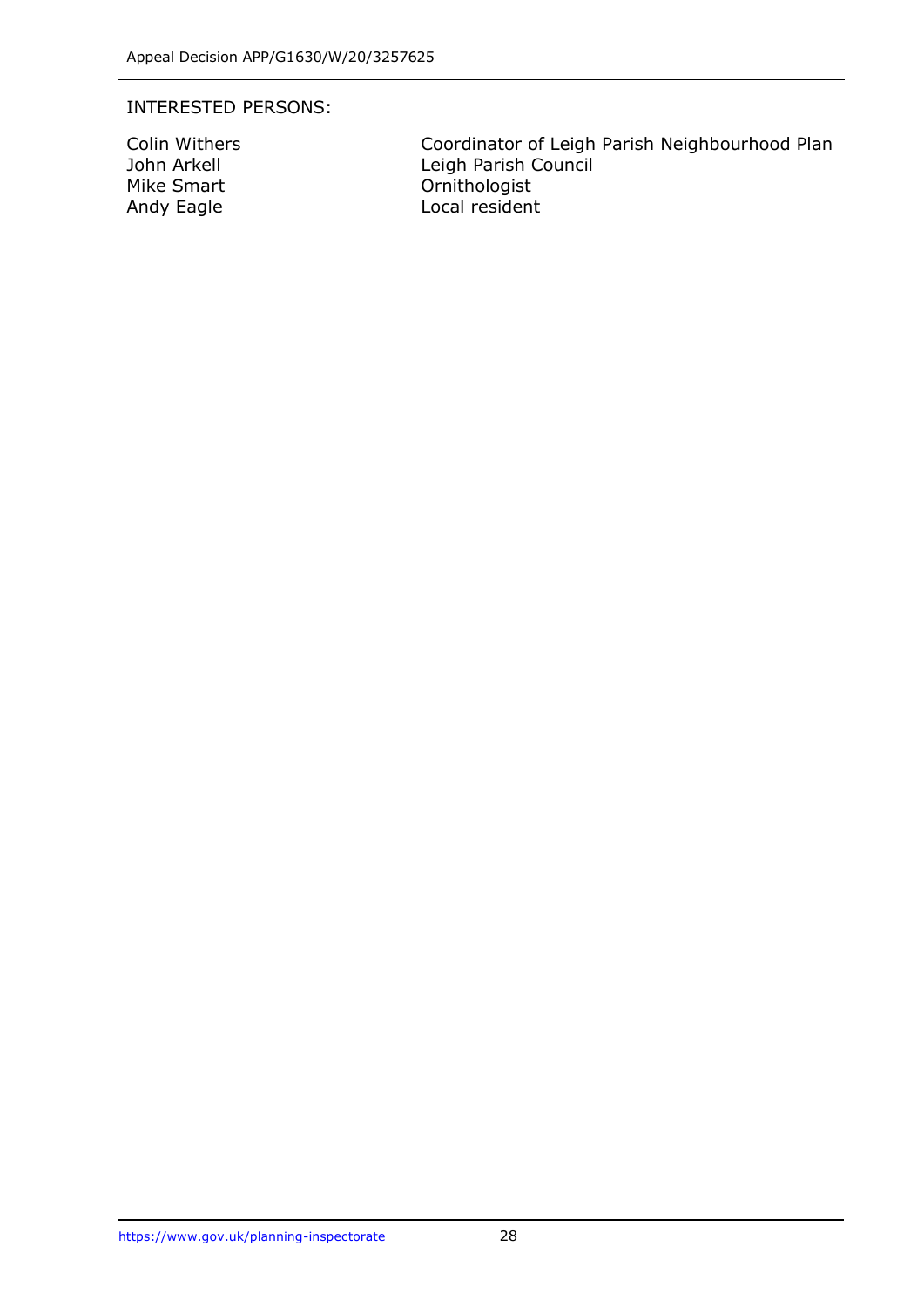# **Additional DOCUMENTS submitted during the Inquiry**

- 1 Notification letters of date, time and nature of Inquiry
- 2 Ecology Statement of Common Ground
- 3 Statement of Common Ground on Educational Contributions
- 4 Statement of Common Ground on Housing Need and Supply
- 5 Statement of Common Ground on Matters relating to Drainage and Flooding
- 6 Planning Statement of Common Ground
- 7 Pre-Action Protocol letter from Robert Hitchins Group dated 15 March 2021 re Gloucestershire CC Local Development Guide
- 8 Response dated 22 March 2021 from Gloucestershire CC to Pre-Action Protocol letter
- 9 Mike Smart; Comments on ecological issues
- 10 Letter dated 23 March from Dr Gareth Parry of Gloucestershire Wildlife Trust
- 11 Gloucester County Council CIL Compliance Statement dated 9 February 2021 (150 unit scheme)
- 12 Submission from Andy Eagle dated 24 March 2021
- 13 Natural England clarification of differences between editions of the Functionally Linked Land report
- 14 Gloucestershire County Council CIL Compliance Statement dated 24 March 2021 (95 unit scheme)
- 15 Natural England email confirming no material changes relating to Curlew or to Coombe Hill between editions of Functionally Linked Land report
- 16 Tewkesbury School Capacity
- 17 Borough Council CIL Compliance Statement
- 18 Report and Appendix B to Gloucestershire County Council Cabinet 24 March 2021 recommending adoption of revised Local Development Guide
- 19 Joint Statement of Mr Chandler and Mr Tiley
- 20 Technical Note: Drainage and Flood Risk
- 21 E-mail dated 16 April 2021 attaching Pioneer Property Services Briefing Paper: Affordable Housing Proposal
- 22 E-mail dated 18 April 2021 from Liz Fitzgerald confirming GCC's no comment on Technical Note: Drainage and Flood Risk
- 23 Inquiry Note; The potential regional park
- 24 JCS Green Infrastructure Strategy June 2014
- 25 E-mail from Borough Council concerning contaminated land
- 26 Appellant's response to e-mail concerning contaminated land
- 27 Completed Unilateral Undertaking to Tewkesbury Borough Council
- 28 Completed Unilateral Undertaking to Gloucestershire County Council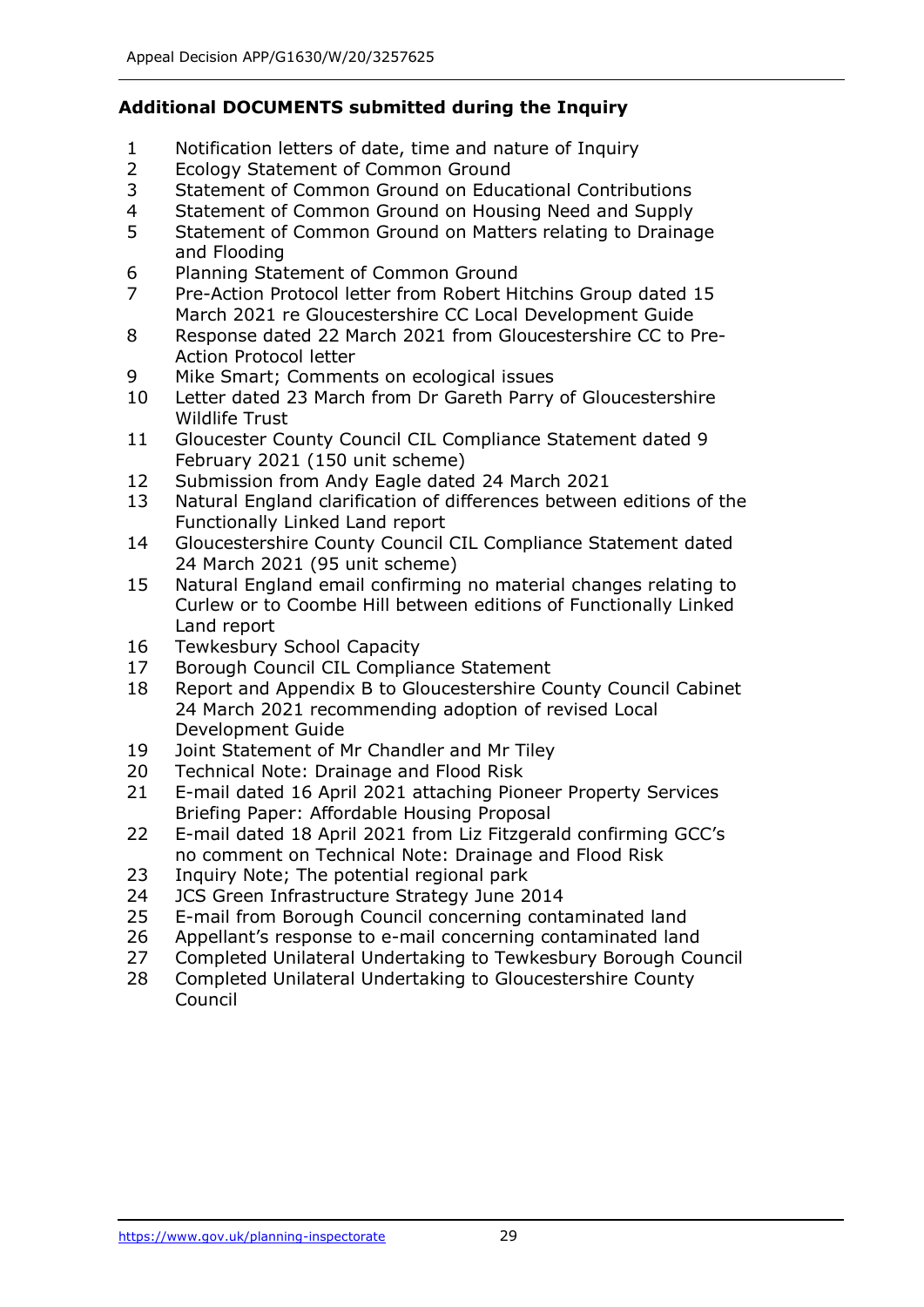# **CONDITIONS**

- 1) Details of access (other than that approved in condition (4) below), appearance, landscaping, layout, and scale of each phase of development (hereinafter called "the reserved matters") shall be submitted to and approved in writing by the local planning authority before any development of the relevant phase takes place and the development shall be carried out as approved.
- 2) Application for approval of the reserved matters shall be made to the local planning authority not later than 3 years from the date of this permission.
- 3) The development hereby permitted shall be begun either before the expiration of five years from the date of this permission, or before the expiration of two years from the date of approval of the last of the reserved matters to be approved, whichever is the later.
- 4) The development hereby permitted shall be carried out in accordance with the following approved plans: site location plan reference 100.P.1.2, Land Use, Access & Movement Parameters Plan reference P20-1585\_03 REV: A, Building Heights Parameters Plan reference P20-1585\_04 and unnumbered drawing included at Appendix D of the submitted Transport Assessment by Wood Environment & Infrastructure Solutions UK Limited entitled Access Junction and Visibility Splays.
- 5) The development hereby permitted shall provide no more than 95 dwellings.
- 6) No development shall take place until details of the following have been submitted to and approved in writing by the local planning authority;

(i) the phasing of development and the numbers of dwellings of each size and type to be provided within each phase of development.

(ii) off-site highway works, namely; widening of footway to 2m on A38; bus stop improvements on A38; bus stop signage and marking improvements and; informal crossing of A38.

(iii) a Construction Management Plan and Construction Waste Management Plan and Construction Ecological Management Plan.

(iv) notwithstanding the submitted archaeological evaluation report by Worcestershire Archaeology, a programme of archaeological work in accordance with a written scheme of investigation which has been previously submitted to and approved in writing by the local planning authority.

The development shall be carried out in accordance with the approved details.

7) No development on any phase of development shall take place until the tree protection measures detailed in the arboricultural impact assessment and tree protection plan, drawing number 19228.502, relevant to the phase in question, included as Appendix 4 of the submitted Arboricultural Survey, Impact Assessment and Protection Plan by MHP arboricultural consultants have been put in place. The tree protection measures shall be retained in place until the completion of the relevant phase of development.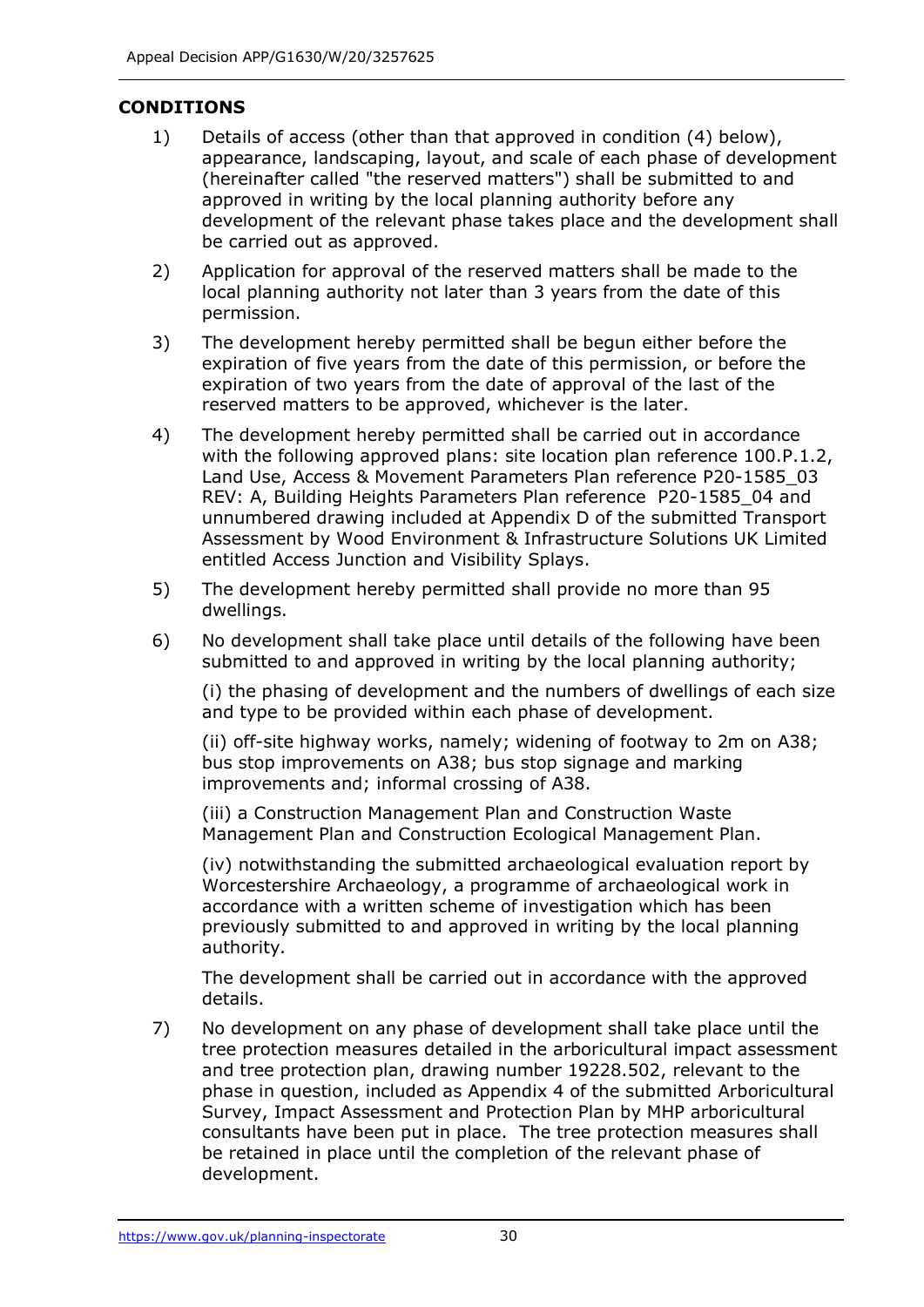8) No development on a phase of development shall take place until details of the following in relation to that phase have been submitted to and approved in writing by the local planning authority;

(i) existing and proposed ground levels and finished floor levels above ordnance survey datum.

(ii) mitigation measures to achieve compliance with BS8233:2014 recommended internal and external noise levels.

(iii) notwithstanding the findings of the submitted Preliminary Geotechnical Design Report, any remedial measures which may be identified following an examination (in accordance with a methodology previously submitted to and approved in writing by the local planning authority) of potential contamination (a) by polycyclic aromatic hydrocarbons migrating from the adjacent petrol filling station and (b) from two septic tank locations identified in the submitted Preliminary Geotechnical Design Report.

(iv) Foul and surface water drainage.

(v) Construction and loading capacity of the highways.

The development shall be carried out in accordance with the approved details.

9) No development above ground on a phase of development shall take place until details of the following, in relation to the relevant phase, have been submitted to and approved in writing by the local planning authority;

(i) Facilities for the storage of waste, refuse and recycling materials for each dwelling.

(ii) Secure and covered cycle storage facilities for each dwelling.

The development shall be carried out in accordance with the approved details, which shall thereafter be retained for their intended use.

- 10) No dwelling shall be first occupied until the completion and bringing into use of the following;
	- (i) The off-site highway works referred to in condition 6 (ii).
	- (ii) Its means of access for vehicles, cycles and pedestrians.
	- (iii) Its associated vehicle parking.
	- (iv) An associated electrical vehicle charging point.

(v) A full Travel Plan which shall have been previously prepared, submitted to and approved in writing by the local planning authority.

(vi) A scheme of providing each dwelling with a Homeowner Information Pack detailing the location and sensitivities of the Coombe Hill Canal SSSI and the GWT's Coombe Hill Canal and Meadows Nature Reserve and alternative dog walking and recreational facilities.

11) No street lighting or other external lighting shall be installed without the prior submission of details to, and written approval of, the local planning authority. The development shall be carried out in accordance with the approved details.